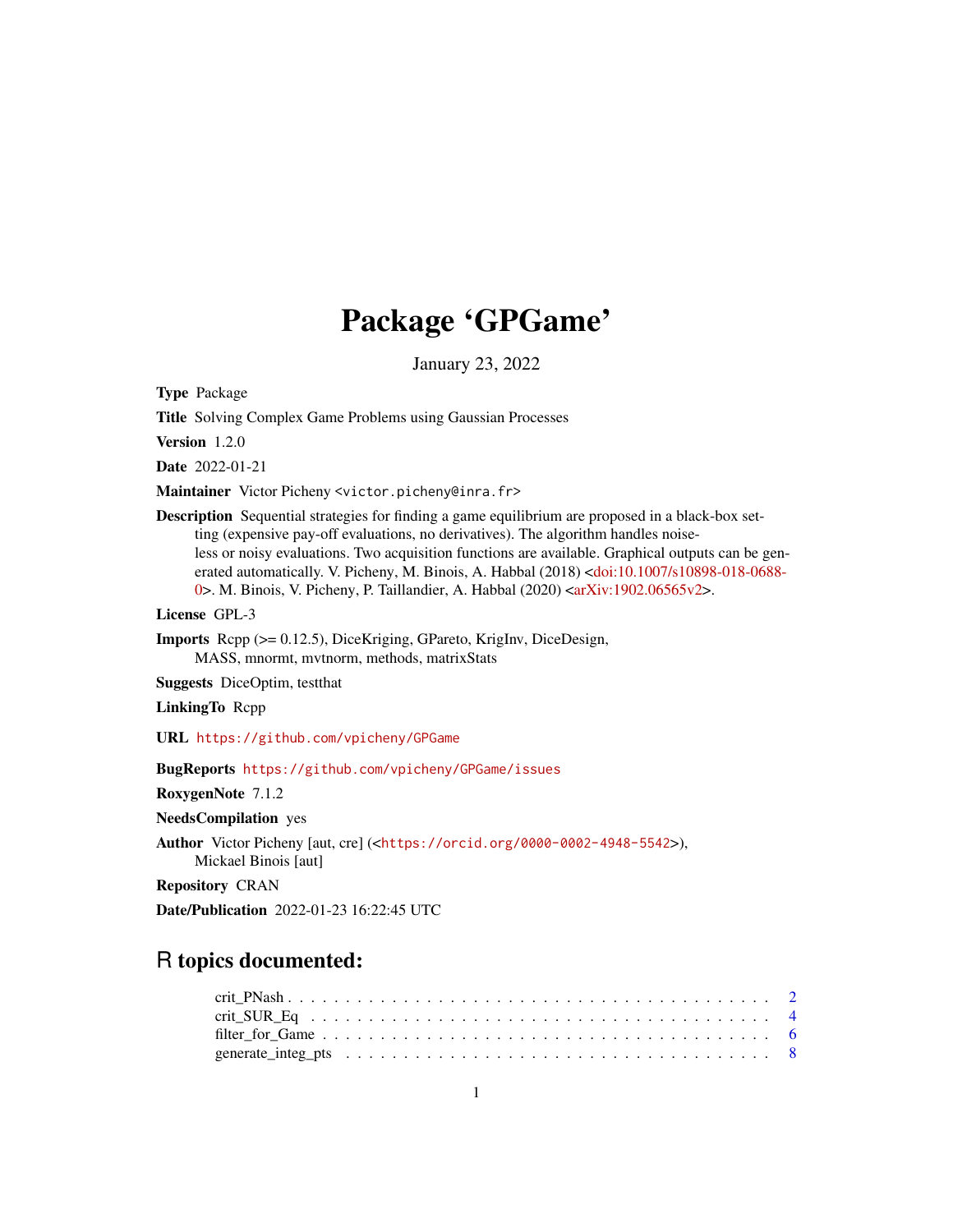# <span id="page-1-0"></span>2 crit\_PNash

| Index |  |
|-------|--|
|       |  |
|       |  |
|       |  |
|       |  |
|       |  |
|       |  |
|       |  |

<span id="page-1-1"></span>crit\_PNash *Probability for a strategy of being a Nash Equilibrium*

# Description

Acquisition function for solving game problems based on the probability for a strategy of being a Nash Equilibrium. The probability can be computed exactly using the mutivariate Gaussian CDF (mnormt, pmvnorm) or by Monte Carlo.

# Usage

```
crit_PNash(
  idx,
  integcontrol,
  type = "simu",
 model,
 ncores = 1,
  control = list(nsim = 100,eps = 1e-06))
```
#### Arguments

| idx          | is the index on the grid of the strategy evaluated                                                                                                                                                                                    |
|--------------|---------------------------------------------------------------------------------------------------------------------------------------------------------------------------------------------------------------------------------------|
| integcontrol | is a list containing: integ.pts, a [npts x dim] matrix defining the grid, expanded. indices<br>a matrix containing the indices of the integ.pts on the grid and n.s, a nobj<br>vector containting the number of strategies per player |
| type         | 'exact'or'simu'                                                                                                                                                                                                                       |
| model        | is a list of nobj km models                                                                                                                                                                                                           |
| ncores       | mclapply is used if $> 1$ for parallel evaluation                                                                                                                                                                                     |
| control      | list with slots nsim (number of conditional simulations for computation) and<br>eps                                                                                                                                                   |
| eps          | numerical jitter for stability                                                                                                                                                                                                        |

# Value

Probability of being a Nash equibrium corrsponding to idx.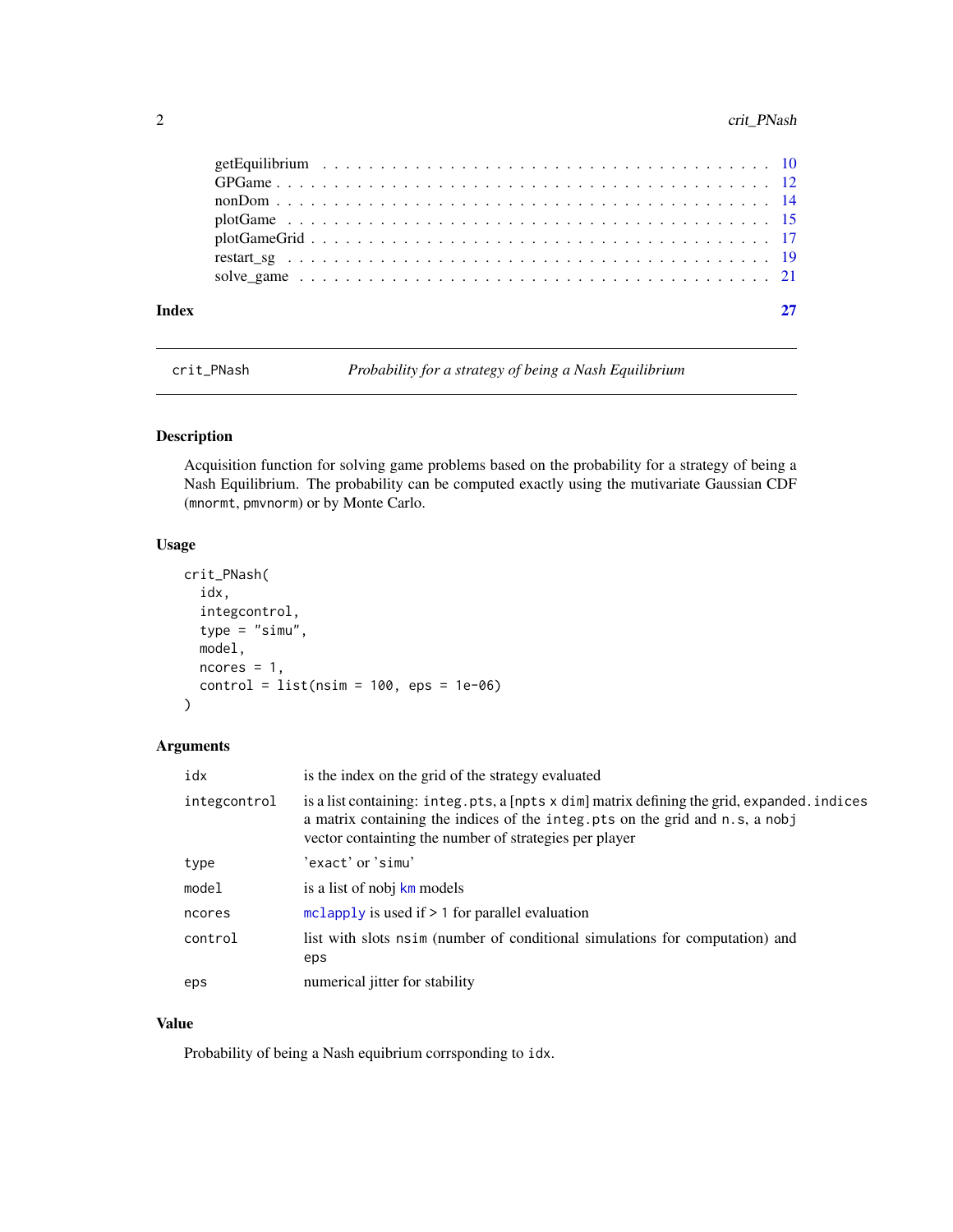#### <span id="page-2-0"></span>crit\_PNash 3

#### References

V. Picheny, M. Binois, A. Habbal (2016+), A Bayesian optimization approach to find Nash equilibria, *https://arxiv.org/abs/1611.02440*.

#### See Also

[crit\\_SUR\\_Eq](#page-3-1) for an alternative infill criterion

```
##############################################
# Example 1: 2 variables, 2 players, no filter
##############################################
library(DiceKriging)
set.seed(42)
# Define objective function (R^2 -> R^2)
fun \leftarrow function (x){
  if (is.null(dim(x))) x \le matrix(x, nrow = 1)
 b1 <- 15 * x[, 1] - 5
 b2 \le -15 \times x[, 2]
return(cbind((b2 - 5.1*(b1/(2*pi))^2 + 5/pi*b1 - 6)^2 + 10*((1 - 1/(8*pi)) * cos(b1) + 1),
            -sqrt((10.5 - b1)*(b1 + 5.5)*(b2 + 0.5)) - 1/30*(b2 - 5.1*(b1/(2*pi))^2 - 6)^2-1/3 * ((1 - 1/(8 * pi)) * cos(b1) + 1))}
# Grid definition
n.s < - rep(11, 2)x. to. obj < -c(1, 2)gridtype <- 'cartesian'
integcontrol \leq generate_integ_pts(n.s=n.s, d=2, nobj=2, x.to.obj = x.to.obj, gridtype=gridtype)
test.grid <- integcontrol$integ.pts
expanded.indices <- integcontrol$expanded.indices
n.init <- 11
design <- test.grid[sample.int(n=nrow(test.grid), size=n.init, replace=FALSE),]
response <- t(apply(design, 1, fun))
mf1 \leq -km(\sim. , design = design, response = response[, 1], lower=c(.1,.1))mf2 \leq km(\sim n, \text{ design} = \text{design}, \text{response} = \text{response}[0, 2], \text{lower}=(0.1, 0.1))model <- list(mf1, mf2)
crit_sim <- crit_PNash(idx=1:nrow(test.grid), integcontrol=integcontrol,
                        type = "simu", model=model, control = list(nsim = 100))
crit_ex <- crit_PNash(idx=1:nrow(test.grid), integcontrol=integcontrol, type = "exact", model=model)
filled.contour(seq(0, 1, length.out = n.s[1]), seq(0, 1, length.out = n.s[2]), zlim = c(0, 0.7),
               matrix(pmax(0, crit_sim), n.s[1], n.s[2]), main = "Pnash criterion (MC)",
               xlab = expression(x[1]), ylab = expression(x[2]), color = terrain.colors,
               plot.axes = \{axis(1); axis(2);points(design[, 1], design[, 2], pch = 21, bg = "white")
```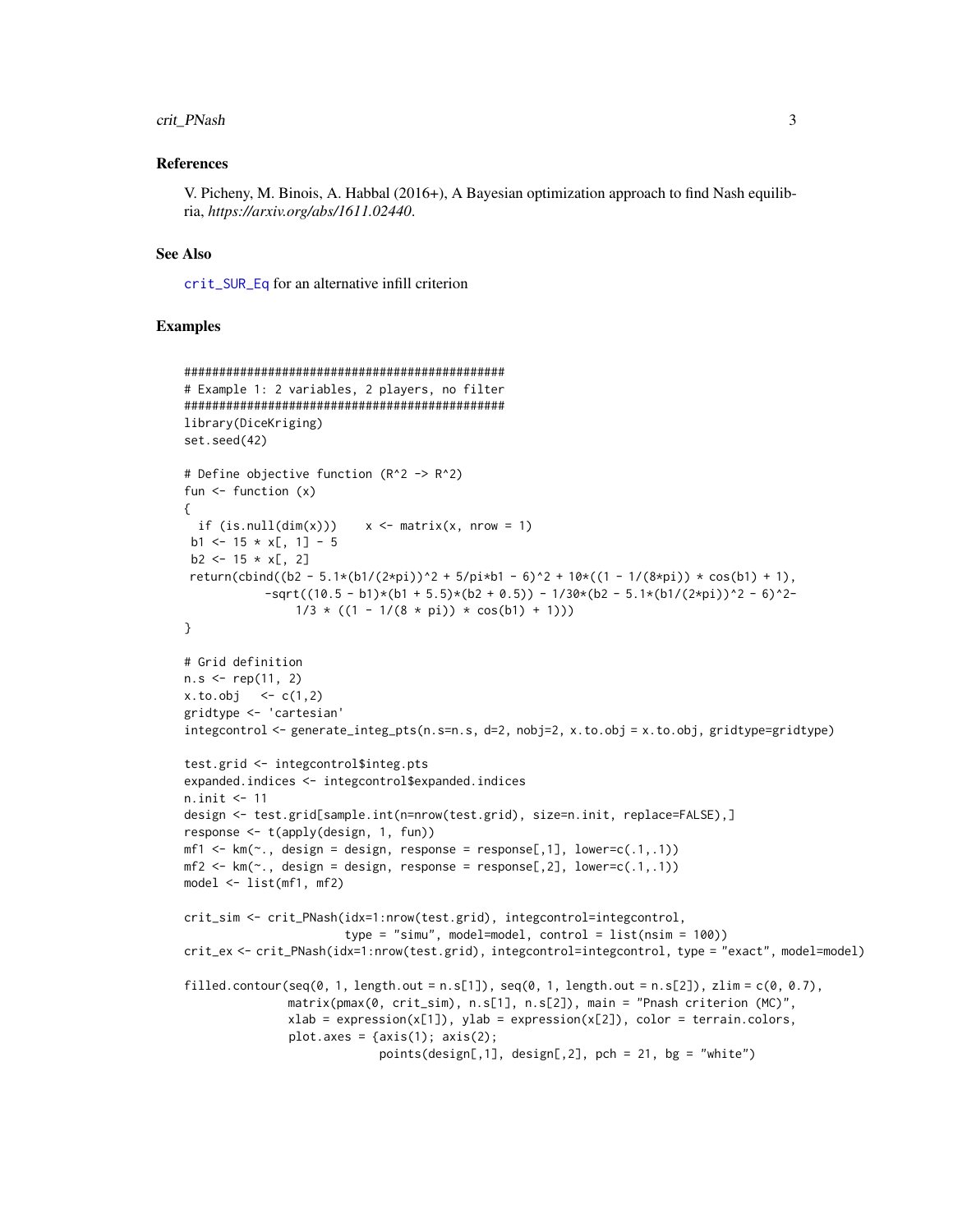```
}
\mathcal{L}filled.contour(seq(0, 1, length.out = n.s[1]), seq(0, 1, length.out = n.s[2]), zlim = c(0, 0.7),
              matrix(pmax(0, crit_ex), n.s[1], n.s[2]), main = "Pnash criterion (exact)",
                xlab = expression(x[1]), ylab = expression(x[2]), color = terrain.colors,
                plot.axes = \{axis(1); axis(2);points(design[,1], design[,2], pch = 21, bg = "white")
                             }
\mathcal{L}
```
<span id="page-3-1"></span>crit\_SUR\_Eq *SUR criterion for equilibria*

# Description

Computes the SUR criterion associated to an equilibrium for a given xnew and a set of trajectories of objective functions on a predefined grid.

#### Usage

```
crit_SUR_Eq(
  idx,
  model,
  integcontrol,
  Simu,
 precalc.data = NULL,
  equilibrium,
  n.ynew = NULL,
  cross = FALSE,
  IS = FALSE,plot = FALSE,
  kweights = NULL,
 Nadir = NULL,
  Shadow = NULL,
  calibcontrol = NULL
)
```
#### Arguments

| idx          | is the index on the grid of the strategy evaluated                                                                                                                                                                                    |
|--------------|---------------------------------------------------------------------------------------------------------------------------------------------------------------------------------------------------------------------------------------|
| model        | is a list of nobj km models                                                                                                                                                                                                           |
| integcontrol | is a list containing: integ.pts, a [npts x dim] matrix defining the grid, expanded. indices<br>a matrix containing the indices of the integ. pts on the grid and n.s, a nobj<br>vector containing the number of strategies per player |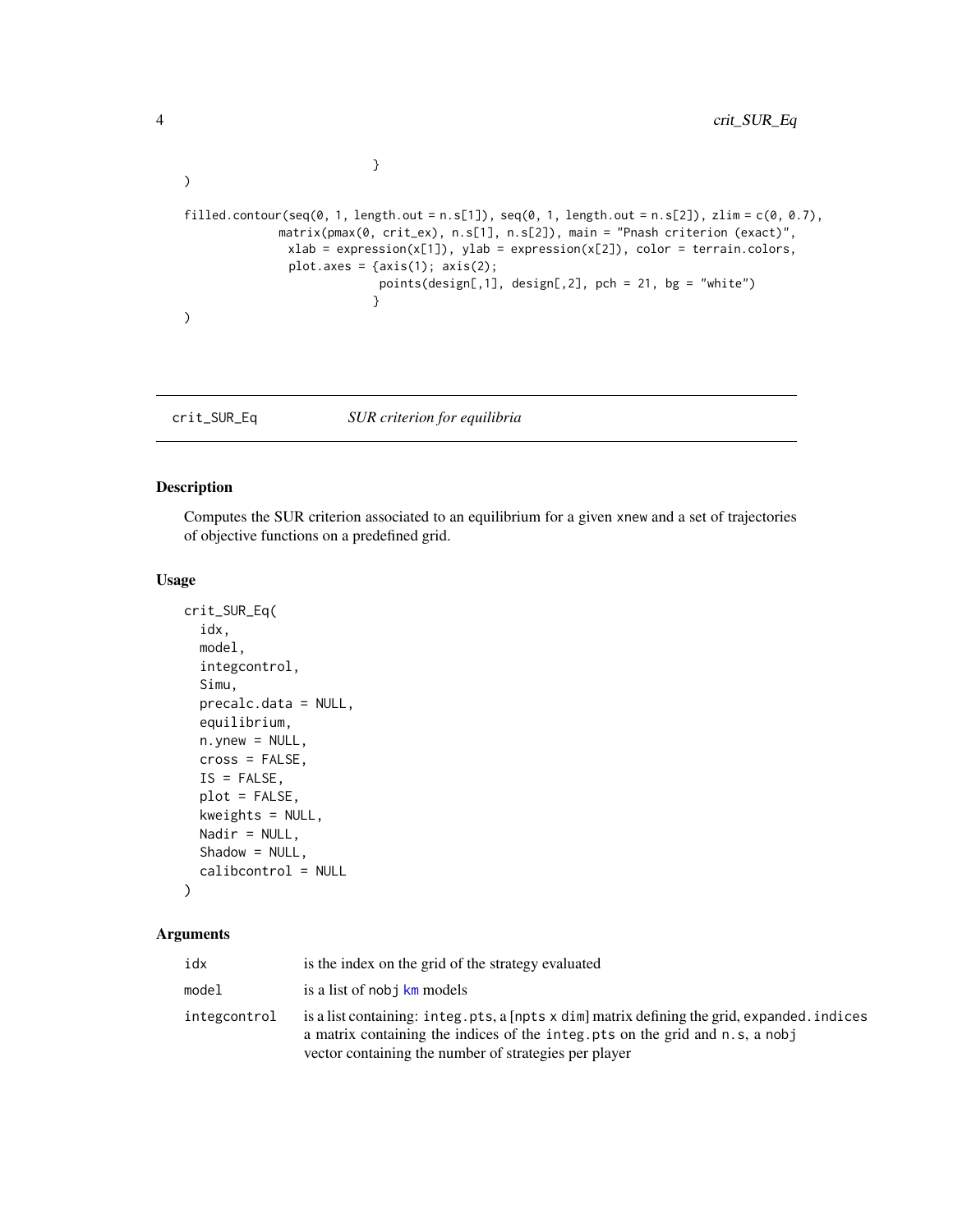<span id="page-4-0"></span>crit\_SUR\_Eq 5

| Simu          | is a matrix of size [npts x nsim*nobj] containing the trajectories of the objec-<br>tive functions (one column per trajectory, first all the trajectories for obj1, then<br>obj2, etc.)                                                                                       |
|---------------|-------------------------------------------------------------------------------------------------------------------------------------------------------------------------------------------------------------------------------------------------------------------------------|
| precalc.data  | is a list of length nobj of precalculated data (based on kriging models at inte-<br>gration points) for faster computation - computed if not provided                                                                                                                         |
| equilibrium   | equilibrium type: either "NE", "KSE", "CKSE" or "NKSE"                                                                                                                                                                                                                        |
| n.ynew        | is the number of ynew simulations (if not provided, equal to the number of tra-<br>jectories)                                                                                                                                                                                 |
| cross         | if TRUE, all the combinations of trajectories are used (increases accuracy but also<br>cost)                                                                                                                                                                                  |
| ΙS            | if TRUE, importance sampling is used for ynew                                                                                                                                                                                                                                 |
| plot          | if TRUE, draws equilibria samples (should always be turned off)                                                                                                                                                                                                               |
| kweights      | kriging weights for CKS (TESTING)                                                                                                                                                                                                                                             |
| Nadir, Shadow | optional vectors of size nobj. Replaces the nadir or shadow point for KSE. If<br>only a subset of values needs to be defined, the other coordinates can be set to<br>Inf (resp. - Inf for the shadow).                                                                        |
| calibcontrol  | an optional list for calibration problems, containing target a vector of target<br>values for the objectives, log a Boolean stating if a log transformation should be<br>used or not aand, and offset a (small) scalar so that each objective is log(offset<br>+ $(y-T^2)$ ). |

# Value

Criterion value.

# References

V. Picheny, M. Binois, A. Habbal (2016+), A Bayesian optimization approach to find Nash equilibria, *https://arxiv.org/abs/1611.02440*.

### See Also

[crit\\_PNash](#page-1-1) for an alternative infill criterion

```
##############################################
# 2 variables, 2 players
##############################################
library(DiceKriging)
set.seed(42)
# Objective function (R^2 -> R^2)
fun \leq function (x){
 if (is.null(dim(x)))  x \leq matrix(x, nrow = 1)b1 <- 15 * x[, 1] - 5
```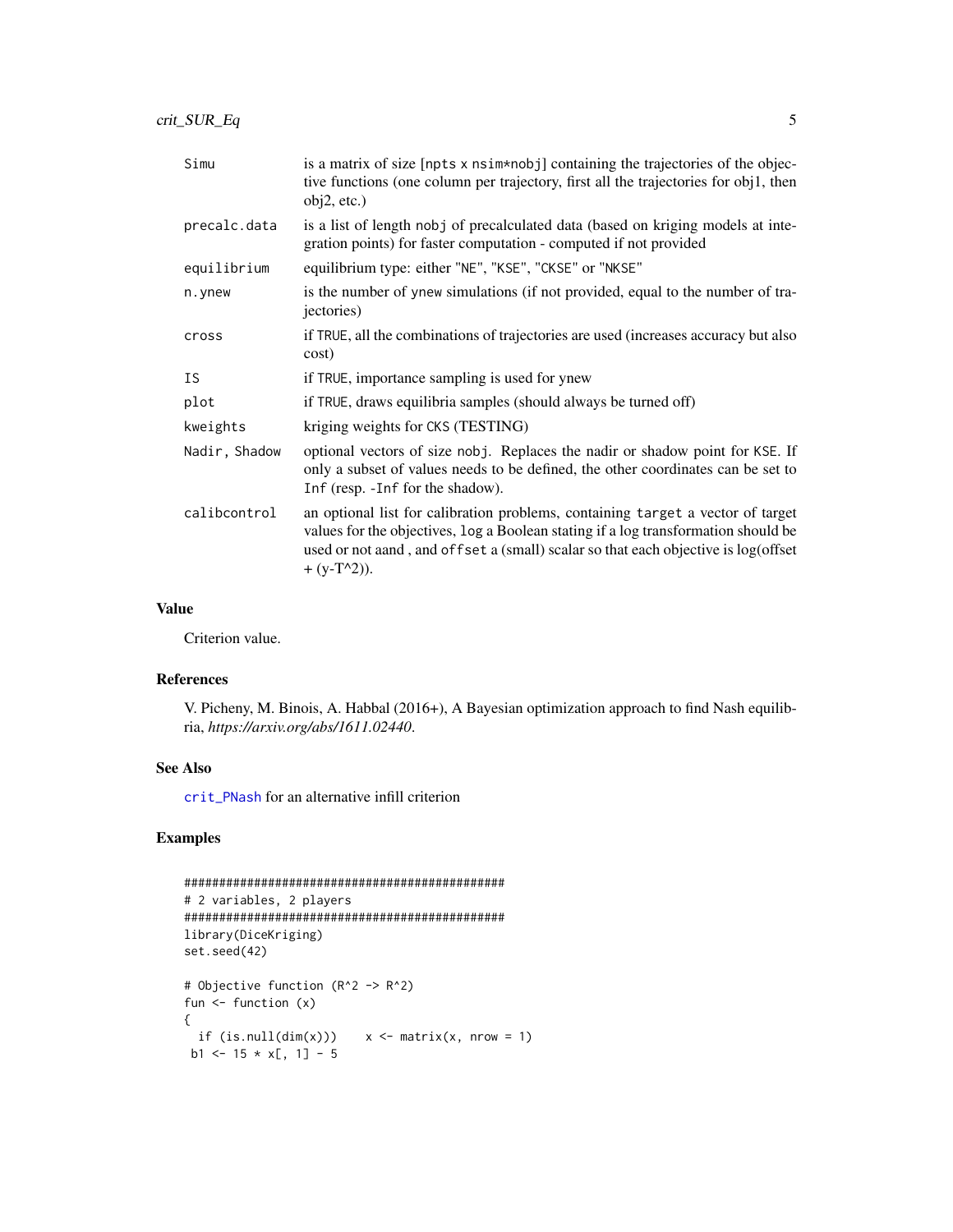```
b2 \le -15 \times x[, 2]return(cbind((b2 - 5.1*(b1/(2*pi))^2 + 5/pi*b1 - 6)^2 + 10*((1 - 1/(8*pi)) * cos(b1) + 1),
           -sqrt((10.5 - b1)*(b1 + 5.5)*(b2 + 0.5)) - 1/30*(b2 - 5.1*(b1/(2*pi))^2 - 6)^2-1/3 * ((1 - 1/(8 * pi)) * cos(b1) + 1))}
# Grid definition
n.s < - rep(14, 2)x. to. obj < -c(1, 2)gridtype <- 'cartesian'
integcontrol <- generate_integ_pts(n.s=n.s, d=4, nobj=2, x.to.obj = x.to.obj, gridtype=gridtype)
integ.pts <- integcontrol$integ.pts
expanded.indices <- integcontrol$expanded.indices
# Kriging models
n.init <- 11
design <- integ.pts[sample.int(n=nrow(integ.pts), size=n.init, replace=FALSE),]
response <- t(apply(design, 1, fun))
mf1 \leftarrow km(\sim ., design = design, response = response[, 1], lower=c(.1,.1))mf2 \leq km(\sim ., design = design, response = response[, 2], lower=c(.1,.1))model <- list(mf1, mf2)
# Conditional simulations
Simu <- t(Reduce(rbind, lapply(model, simulate, nsim=10, newdata=integ.pts, cond=TRUE,
                                    checkNames=FALSE, nugget.sim = 10^-8)))
# Useful precalculations with the package KrigInv can be reused for computational speed.
# library(KrigInv)
# precalc.data <- lapply(model, FUN=KrigInv:::precomputeUpdateData, integration.points=integ.pts)
# Compute criterion for all points on the grid
crit_grid <- lapply(X=1:prod(n.s), FUN=crit_SUR_Eq, model=model,
                    integcontrol=integcontrol, equilibrium = "NE",
                    # precalc.data=precalc.data, # Uncomment if precalc.data is computed
                    Simu=Simu, n.ynew=10, IS=FALSE, cross=FALSE)
crit_grid <- unlist(crit_grid)
# Draw contour of the criterion
filled.contour(seq(0, 1, length.out = n.S[1]), seq(0, 1, length.out = n.S[2]),
               matrix(pmax(0, crit_grid), n.s[1], n.s[2]), main = "SUR criterion",
               xlab = expression(x[1]), ylab = expression(x[2]), color = terrain.colors,
               plot.axes = \{axis(1); axis(2);points(design[,1], design[,2], pch = 21, bg = "white")
                           }
)
```
filter\_for\_Game *All-purpose filter*

<span id="page-5-0"></span>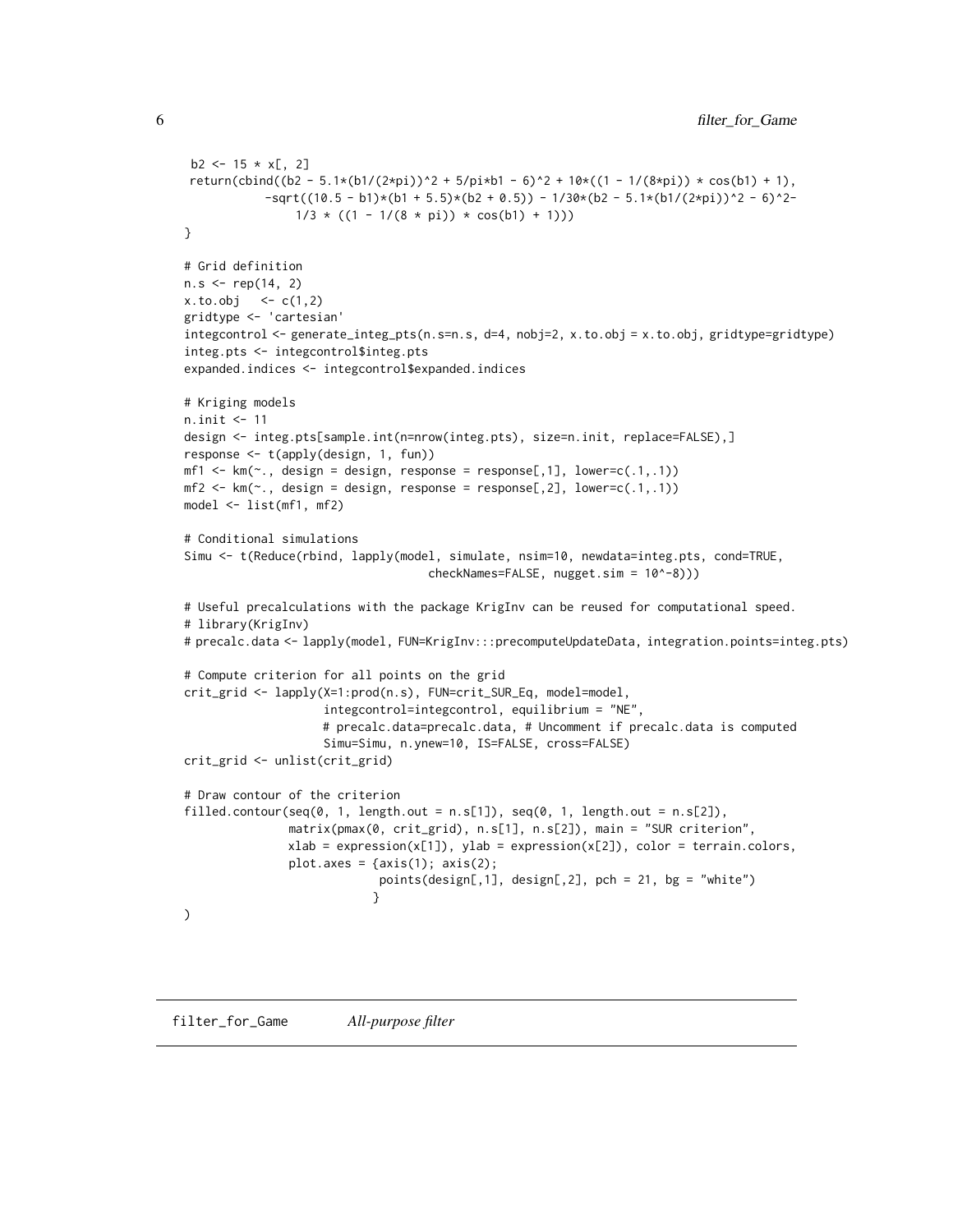# <span id="page-6-0"></span>Description

Select candidate points for conditional simulations or for criterion evaluation, based on a "window" or a probability related to the equilibrium at hand.

#### Usage

```
filter_for_Game(
  n.s.target,
 model = NULL,predictions = NULL,
  type = "window",
  equilibrium = "NE",
  integcontrol,
  options = NULL,
 ncores = 1,
  random = TRUE,
  include.obs = FALSE,
 min.crit = 1e-12,
 nsamp = NULL,
 Nadir = NULL,
  Shadow = NULL,
  target = NULL)
```
# Arguments

| n.s.target   | scalar or vector of number of strategies (one value per player) to select. For NE, if<br>n.s. target is a scalar then each player will have round(n.s. target <sup>*</sup> (1/nobj)<br>strategies.                                    |
|--------------|---------------------------------------------------------------------------------------------------------------------------------------------------------------------------------------------------------------------------------------|
| model        | is a list of nobj nobj km objects                                                                                                                                                                                                     |
| predictions  | is a list of size nobj                                                                                                                                                                                                                |
| type         | either "window", "PND" or "Pnash", see details                                                                                                                                                                                        |
| equilibrium  | either 'NE', 'KSE' or 'NKSE' for Nash/Kalai-Smoridinsky/Nash-Kalai-Smoridinsky<br>equilibria                                                                                                                                          |
| integcontrol | is a list containing: integ.pts, a [npts x dim] matrix defining the grid, expanded.indices<br>a matrix containing the indices of the integ. pts on the grid and n.s, a nobj vector<br>containting the number of strategies per player |
| options      | a list containing either the window (matrix or target) or the parameters for Pnash:<br>method ("simu" or "exact") and nsim                                                                                                            |
| ncores       | mclapply is used if $> 1$ for parallel evaluation                                                                                                                                                                                     |
| random       | Boolean. If FALSE, the best points according to the filter criterion are chosen,<br>otherwise the points are chosen by random sampling with weights proportional<br>to the criterion.                                                 |
| include.obs  | Boolean. If TRUE, the observations are included to the filtered set.                                                                                                                                                                  |
| min.crit     | Minimal value for the criterion, useful if random = TRUE.                                                                                                                                                                             |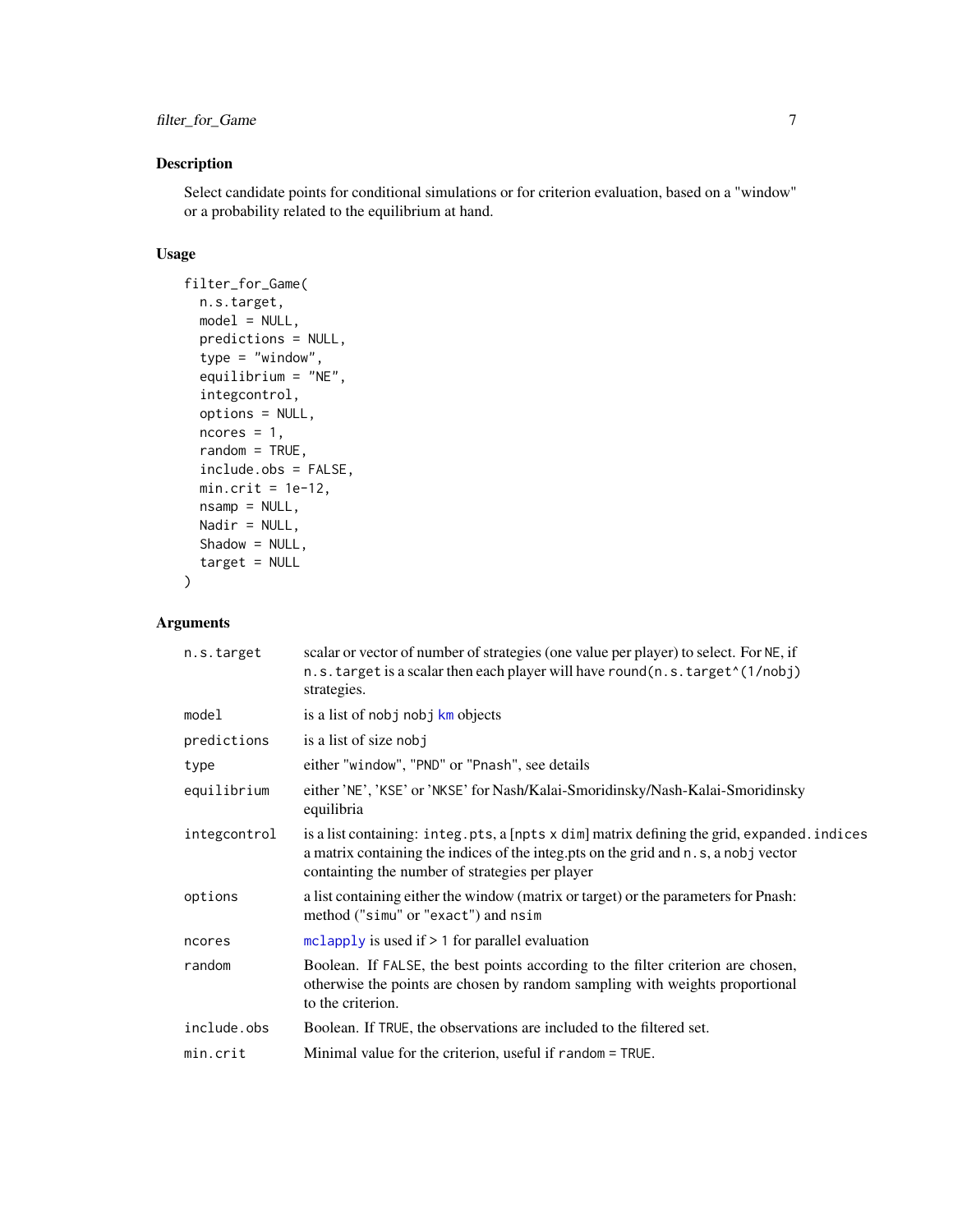<span id="page-7-0"></span>

| nsamp         | number of samples to estimate the probability of non-domination, useful when<br>type=PND and $nobi>3$ .                                                                                   |
|---------------|-------------------------------------------------------------------------------------------------------------------------------------------------------------------------------------------|
| Nadir, Shadow | optional vectors of size nobj. Replaces the nadir or shadow point for KSE. If<br>only a subset of values needs to be defined, the other coordinates can be set to<br>Inf $(resp. -Inf)$ . |
| target        | a vector of target values for the objectives to use the calibration mode                                                                                                                  |

#### Details

If type == "windows", points are ranked based on their distance to option\$window (when it is a target vector), or based on the probability that the response belongs to option\$window. The other options, "PND" (probability of non-domination, i.e., of not being dominated by the current Pareto front) and "Pnash" (probability of realizing a Nash equilibrium) base the ranking of points on the associated probability.

#### Value

List with two elements: I indices selected and crit the filter metric at all candidate points

<span id="page-7-1"></span>generate\_integ\_pts *Strategy generation*

#### Description

Preprocessing to link strategies and designs.

```
generate_integ_pts(
 n.s,
 d,
 nobj,
 x.to.obj = NULL,gridtype = "cartesian",
 equilibrium = "NE",
 lb = rep(0, d),ub = rep(1, d),include.obs = FALSE,
 model = NULL,init_set = NULL,
 include_set = NULL,
  seed = 42)
```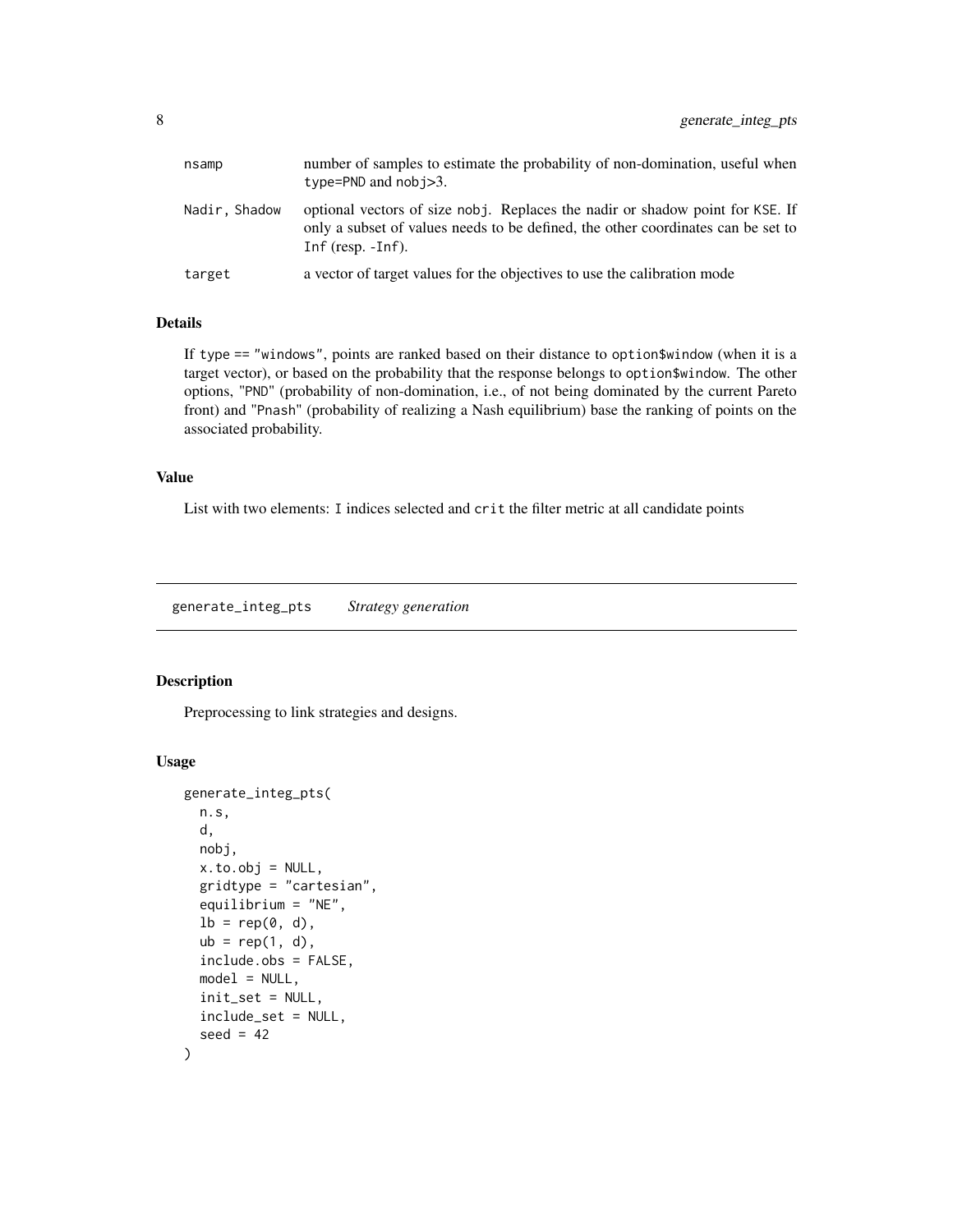#### <span id="page-8-0"></span>Arguments

| n.s         | scalar or vector. If scalar, total number of strategies (to be divided equally among<br>players), otherwise number of strategies per player. |
|-------------|----------------------------------------------------------------------------------------------------------------------------------------------|
| d           | number of variables                                                                                                                          |
| nobj        | number of objectives (or players)                                                                                                            |
| x.to.obj    | vector allocating variables to objectives. If not provided, default is 1:nobj,<br>assuming that d=nobj                                       |
| gridtype    | either "cartesian" or "lhs", or a vector to define a different type for each<br>player.                                                      |
| equilibrium | either "NE", "KSE", "CKSE" or "NKSE"                                                                                                         |
| lb, ub      | vectors specifying the bounds of the design space, by default $[0, 1]$ <sup><math>\circ</math></sup> d                                       |
| include.obs | Boolean, if TRUE observations given in model@X are added to the integration<br>points (only for KSE and CKSE)                                |
| model       | optional list of km models (used if include.obs=TRUE)                                                                                        |
| init_set    | large grid to subsample from                                                                                                                 |
| include_set | grid to be included in the larger one generated                                                                                              |
| seed        | random seed used by lhsDesign                                                                                                                |

#### Value

A list containing two matrices, integ.pts the design of experiments and expanded.indices the corresponding indices (for NE), and the vector n.s

```
##############################################
### 4 variables, 2 players, no filter
##############################################
# Create a 11x8 lattice based on 2 LHS designs
```

```
n.s < -c(11,8)gridtype = "lhs"
# 4D space is split in 2
x.to.obj \leq c(1,1,2,2)integcontrol <- generate_integ_pts(n.s=n.s, d=4, nobj=2, x.to.obj = x.to.obj, gridtype=gridtype)
pairs(integcontrol$integ.pts)
```

```
# Create a simple 11x11 grid
integcontrol <- generate_integ_pts(n.s=11^2, d=2, nobj=2, gridtype="cartesian")
pairs(integcontrol$integ.pts)
```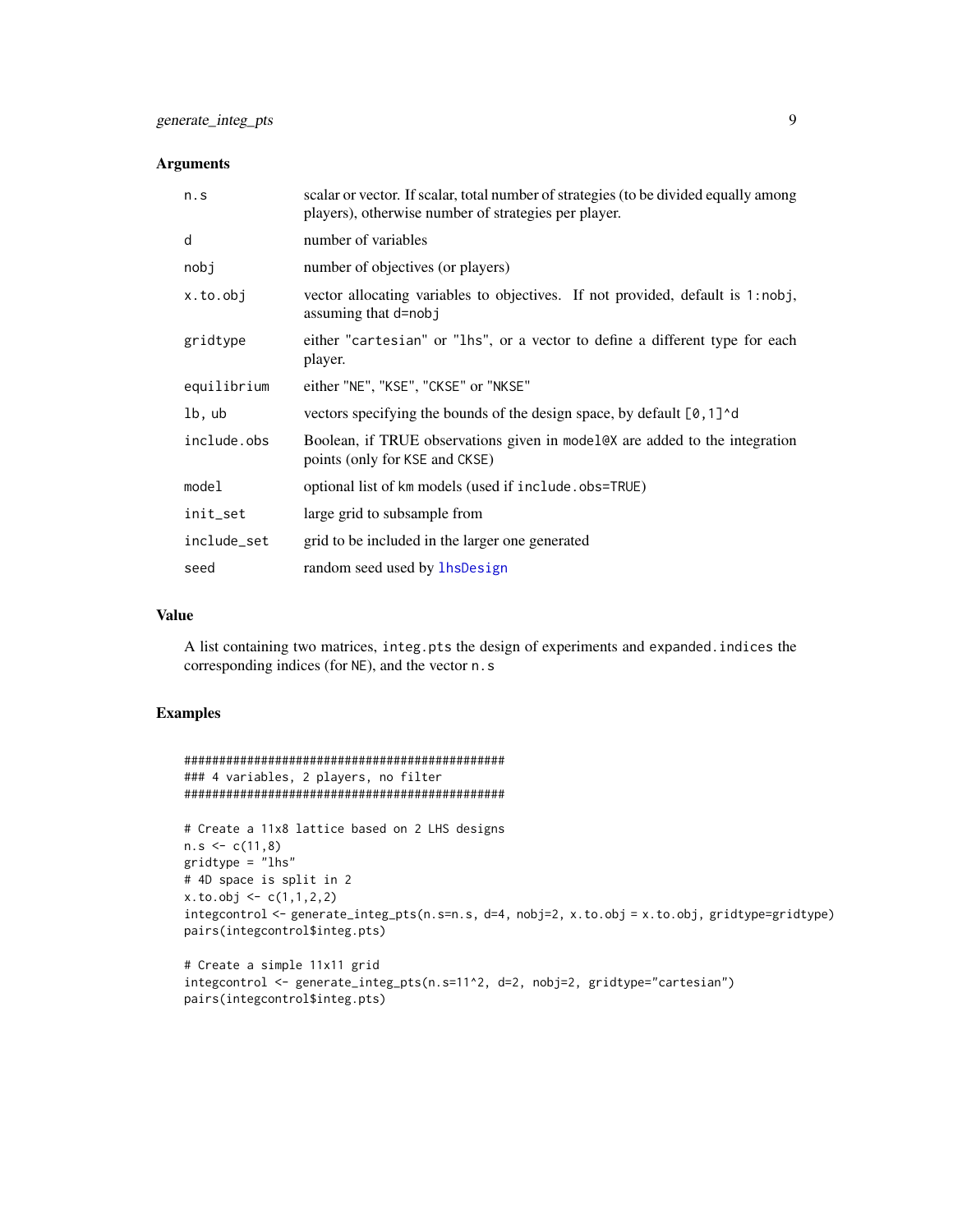<span id="page-9-0"></span>

# Description

Computes the equilibrium of three types of games, given a matrix of objectives (or a set of matrices) and the structure of the strategy space.

# Usage

```
getEquilibrium(
 Z,
 equilibrium = c("NE", "NKSE", "KSE", "CKSE"),
 nobj = 2,n.s,
 expanded.indices = NULL,
 return.design = FALSE,
 sorted = FALSE,
 cross = FALSE,
 kweights = NULL,
 Nadir = NULL,
 Shadow = NULL,calibcontrol = NULL
)
```
### Arguments

| Z                | is a matrix of size [npts x nsim*nobj] of objective values, see details,                                                                           |
|------------------|----------------------------------------------------------------------------------------------------------------------------------------------------|
| equilibrium      | considered type, one of "NE", "NKSE", "KSE", "CKSE"                                                                                                |
| nobj             | nb of objectives (or players)                                                                                                                      |
| n.s              | scalar of vector. If scalar, total number of strategies (to be divided equally among<br>players), otherwise number of strategies per player.       |
| expanded.indices |                                                                                                                                                    |
|                  | is a matrix containing the indices of the integ.pts on the grid, see generate_integ_pts                                                            |
| return.design    | Boolean; if TRUE, the index of the optimal strategy is returned (otherwise only<br>the pay-off is returned)                                        |
| sorted           | Boolean; if TRUE, the last column of expanded indices is assumed to be sorted<br>in increasing order. This provides a substantial efficiency gain. |
| cross            | Should the simulation be crossed? (For "NE" only - may be dropped in future<br>versions)                                                           |
| kweights         | kriging weights for CKS (TESTING)                                                                                                                  |
| Nadir, Shadow    | optional vectors of size nobj. Replaces the nadir and/or shadow point for KSE.<br>Some coordinates can be set to Inf (resp. -Inf).                 |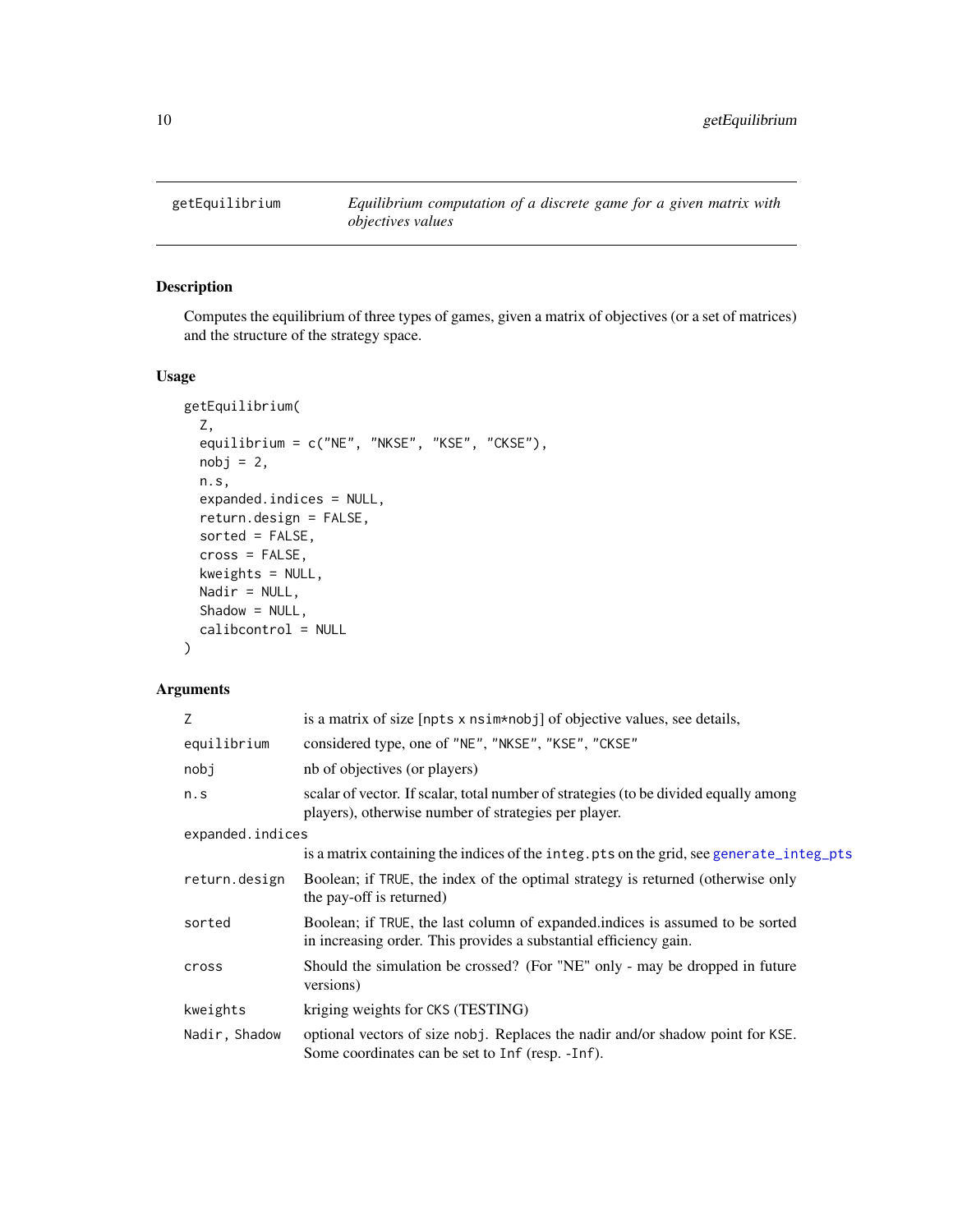calibcontrol an optional list for calibration problems, containing target a vector of target values for the objectives, log a Boolean stating if a log transformation should be used or not and offset a (small) scalar so that each objective is log(offset +  $(y-T^2)$ ).

#### Details

If nsim=1, each line of Z contains the pay-offs of the different players for a given strategy s: [obj1(s), obj2(s), ...]. The position of the strategy s in the grid is given by the corresponding line of expanded.indices. If nsim>1, (vectorized call) Z contains different trajectories for each pay-off: each line is  $[obj1_1(x), obj1_2(x), ... obj2_1(x), obj2_2(x), ...].$ 

#### Value

A list with elements:

- NEPoff vector of pay-offs at the equilibrium or matrix of pay-offs at the equilibria;
- NE the corresponding design(s), if return.design is TRUE.

```
## Setup
fun <- function (x)
{
 if (is.null(dim(x))) x \le matrix(x, nrow = 1)
 b1 <- 15 \times x[, 1] - 5
 b2 \le -15 \times x[, 2]
 return(cbind((b2 - 5.1*(b1/(2*pi))^2 + 5/pi*b1 - 6)^2 + 10*((1 - 1/(8*pi)) * cos(b1) + 1),
            -sqrt((10.5 - b1)*(b1 + 5.5)*(b2 + 0.5)) - 1/30*(b2 - 5.1*(b1/(2*pi))^2 - 6)^2-1/3 * ((1 - 1/(8 * pi)) * cos(b1) + 1)))}
d \leftarrow nobj \leftarrow 2# Generate grid of strategies for Nash and Nash-Kalai-Smorodinsky
n.s <- c(11,11) # number of strategies per player
x.to.obj <- 1:2 # allocate objectives to players
integcontrol <- generate_integ_pts(n.s=n.s,d=d,nobj=nobj,x.to.obj=x.to.obj,gridtype="cartesian")
integ.pts <- integcontrol$integ.pts
expanded.indices <- integcontrol$expanded.indices
# Compute the pay-off on the grid
response.grid <- t(apply(integ.pts, 1, fun))
# Compute the Nash equilibrium (NE)
trueEq <- getEquilibrium(Z = response.grid, equilibrium = "NE", nobj = nobj, n.s = n.s,
                         return.design = TRUE, expanded.indices = expanded.indices,
                         sorted = !is.unsorted(expanded.indices[,2]))
# Pay-off at equilibrium
print(trueEq$NEPoff)
```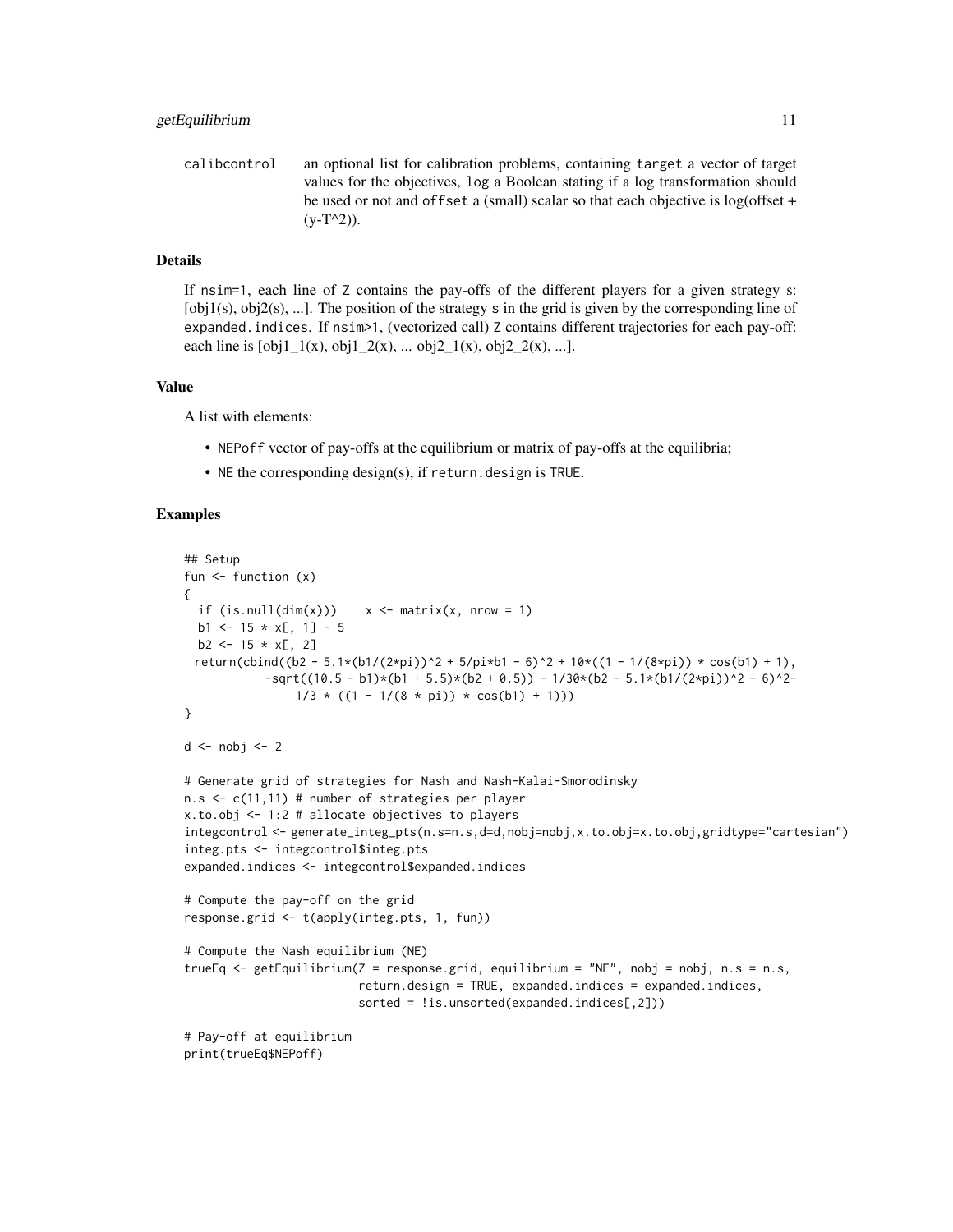```
# Optimal strategy
print(integ.pts[trueEq$NE,])
# Index of the optimal strategy in the grid
print(expanded.indices[trueEq$NE,])
# Plots
oldpar \leq par(mfrow = c(1,2))
plotGameGrid(fun = fun, n.grid = n.s, x.to.obj = x.to.obj, integcontrol=integcontrol,
             equilibrium = "NE")
# Compute KS equilibrium (KSE)
trueKSEq <- getEquilibrium(Z = response.grid, equilibrium = "KSE", nobj = nobj,
                      return.design = TRUE, sorted = !is.unsorted(expanded.indices[,2]))
# Pay-off at equilibrium
print(trueKSEq$NEPoff)
# Optimal strategy
print(integ.pts[trueKSEq$NE,])
plotGameGrid(fun = fun, n.grid = n.s, integcontrol=integcontrol,
             equilibrium = "KSE", fun.grid = response.grid)
# Compute the Nash equilibrium (NE)
trueNKSEq <- getEquilibrium(Z = response.grid, equilibrium = "NKSE", nobj = nobj, n.s = n.s,
                         return.design = TRUE, expanded.indices = expanded.indices,
                         sorted = !is.unsorted(expanded.indices[,2]))
# Pay-off at equilibrium
print(trueNKSEq$NEPoff)
# Optimal strategy
print(integ.pts[trueNKSEq$NE,])
# Index of the optimal strategy in the grid
print(expanded.indices[trueNKSEq$NE,])
# Plots
plotGameGrid(fun = fun, n.grid = n.s, x.to.obj = x.to.obj, integcontrol=integcontrol,
             equilibrium = "NKSE")
par(oldpar)
```
<span id="page-11-0"></span>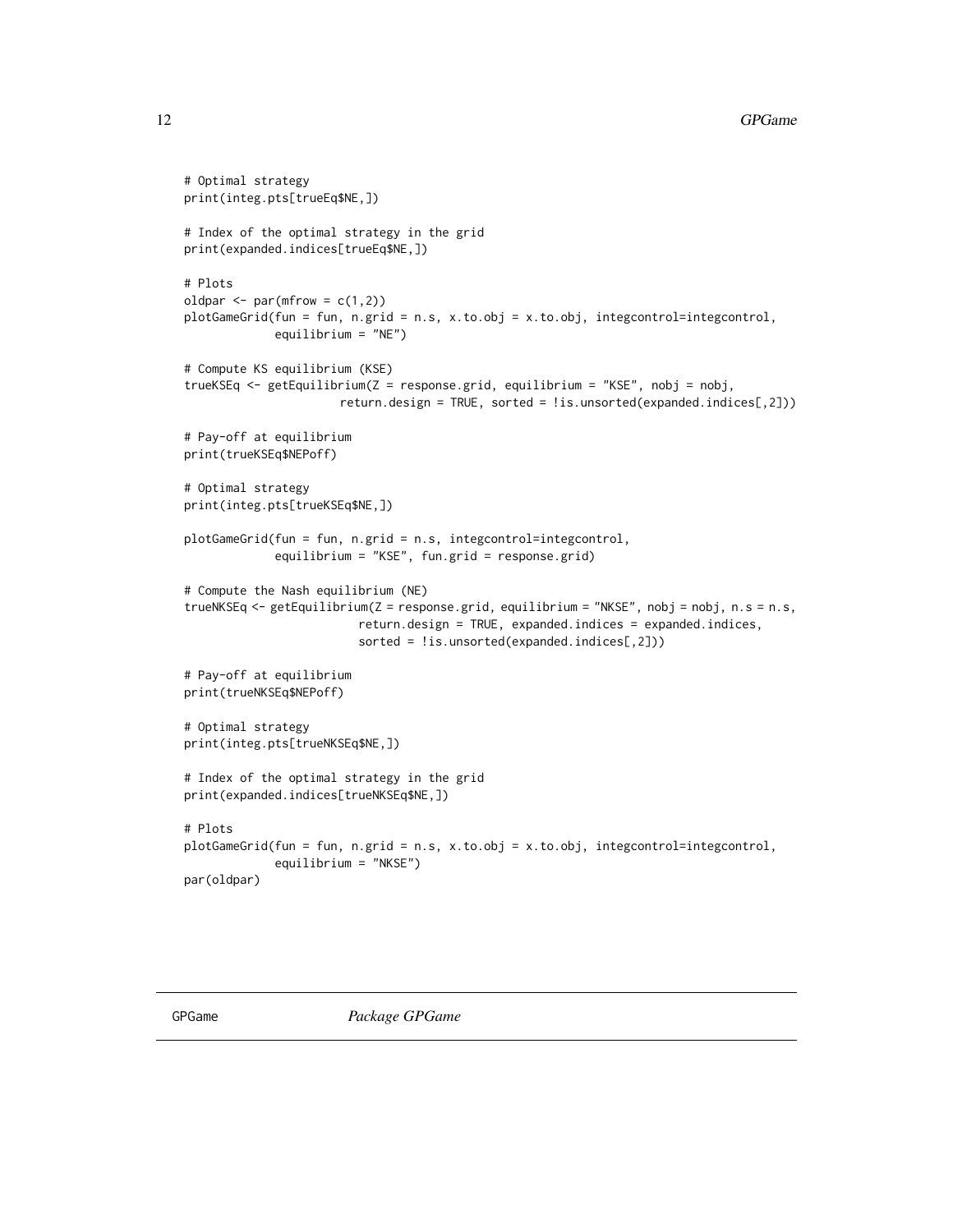#### <span id="page-12-0"></span>GPGame 13

#### Description

Sequential strategies for finding game equilibria in a black-box setting (expensive pay-off evaluations, no derivatives). Handles noiseless or noisy evaluations. Two acquisition functions are available. Graphical outputs can be generated automatically.

# Details

```
Important functions:
solve_game
plotGame
```
#### Author(s)

Victor Picheny, Mickael Binois

#### References

V. Picheny, M. Binois, A. Habbal (2016+), A Bayesian Optimization approach to find Nash equilibria, *https://arxiv.org/abs/1611.02440*.

M. Binois, V. Picheny, A. Habbal, "The Kalai-Smorodinski solution for many-objective Bayesian optimization", NIPS BayesOpt workshop, December 2017, Long Beach, USA, *https://bayesopt.github.io/papers/2017/28.pdf*.

#### See Also

[DiceKriging-package](#page-0-0), [DiceOptim-package](#page-0-0), [KrigInv-package](#page-0-0), [GPareto-package](#page-0-0)

```
# To use parallel computation (turn off on Windows)
library(parallel)
parallel <- FALSE # TRUE #
if(parallel) ncores <- detectCores() else ncores <- 1
```

```
##############################################
```

```
# 2 variables, 2 players, Nash equilibrium
# Player 1 (P1) wants to minimize fun1 and player 2 (P2) fun2
# P1 chooses x2 and P2 x2
```

```
##############################################
```

```
# First, define objective function fun: (x1,x2) -> (fun1,fun2)
fun \leftarrow function (x){
 if (is.null(dim(x)))  x \leq matrix(x, nrow = 1)b1 \le -15 \times x[, 1] - 5b2 \le -15 \times x[, 2]return(cbind((b2 - 5.1*(b1/(2*pi))^2 + 5/pi*b1 - 6)^2 + 10*((1 - 1/(8*pi)) * cos(b1) + 1),
            -sqrt((10.5 - b1)*(b1 + 5.5)*(b2 + 0.5)) - 1/30*(b2 - 5.1*(b1/(2*pi))^2 - 6)^2-1/3 * ((1 - 1/(8 * pi)) * cos(b1) + 1)))
```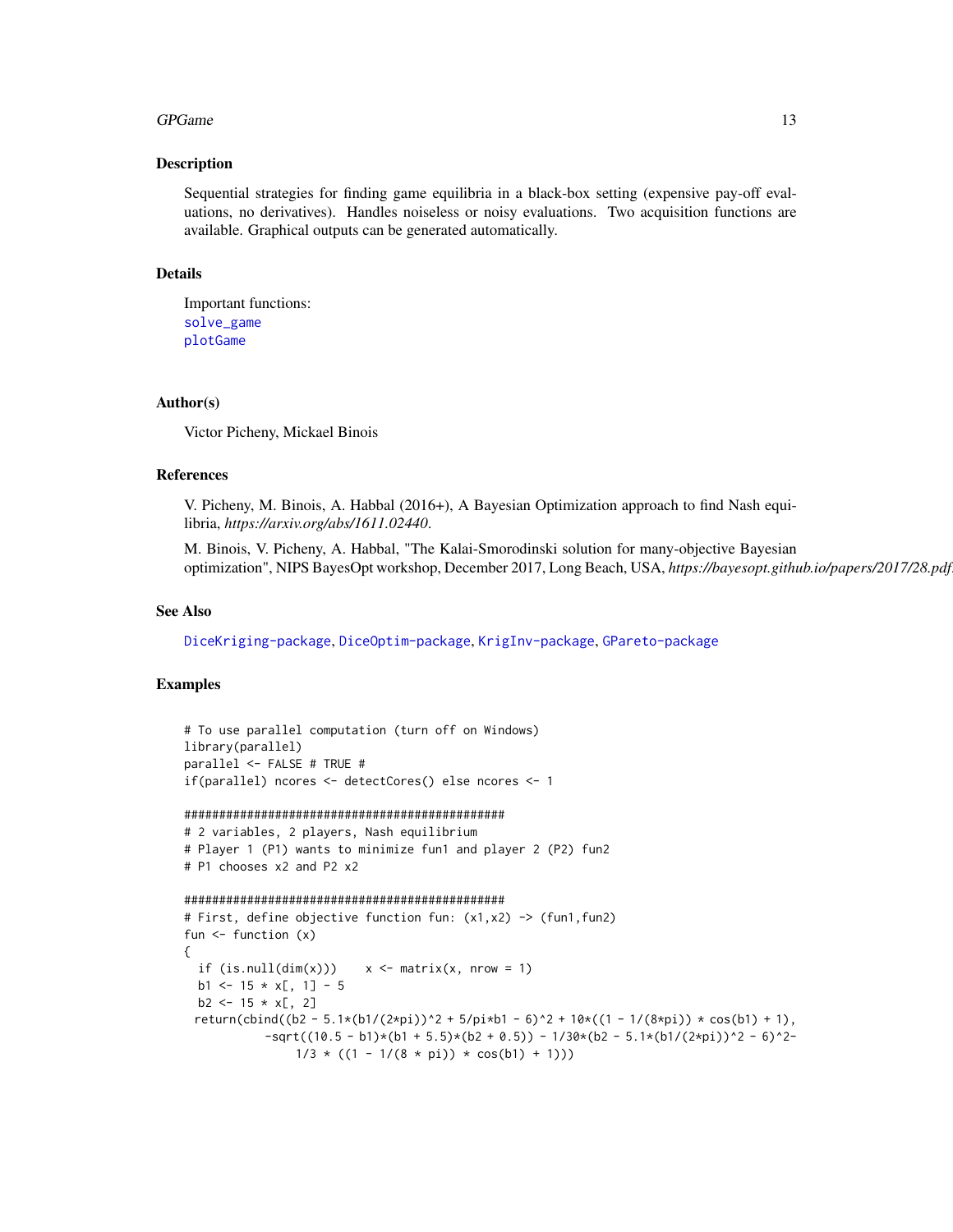<span id="page-13-0"></span>14 nonDom

```
}
##############################################
# x.to.obj indicates that P1 chooses x1 and P2 chooses x2
x. to. obj < -c(1, 2)##############################################
# Define a discretization of the problem: each player can choose between 21 strategies
# The ensemble of combined strategies is a 21x21 cartesian grid
# n.s is the number of strategies (vector)
n.s < - rep(21, 2)# gridtype is the type of discretization
gridtype <- 'cartesian'
integcontrol <- list(n.s=n.s, gridtype=gridtype)
##############################################
# Run solver with 6 initial points, 14 iterations
n.init <- 6 # number of initial points (space-filling)
n.ite <- 14 # number of iterations (sequential infill points)
res <- solve_game(fun, equilibrium = "NE", crit = "sur", n.init=n.init, n.ite=n.ite,
                  d = 2, nobj=2, x.to.obj = x.to.obj, integcontrol=integcontrol,
                  ncores = ncores, trace=1, seed=1)
##############################################
# Get estimated equilibrium and corresponding pay-off
NE <- res$Eq.design
Poff <- res$Eq.poff
##############################################
# Draw results
plotGame(res)
##############################################
# See solve_game for other examples
##############################################
```
nonDom *Generic non-domination computation*

#### Description

Extract non-dominated points from a set, or with respect to a reference Pareto front

```
nonDom(points, ref = NULL, return.idx = FALSE)
```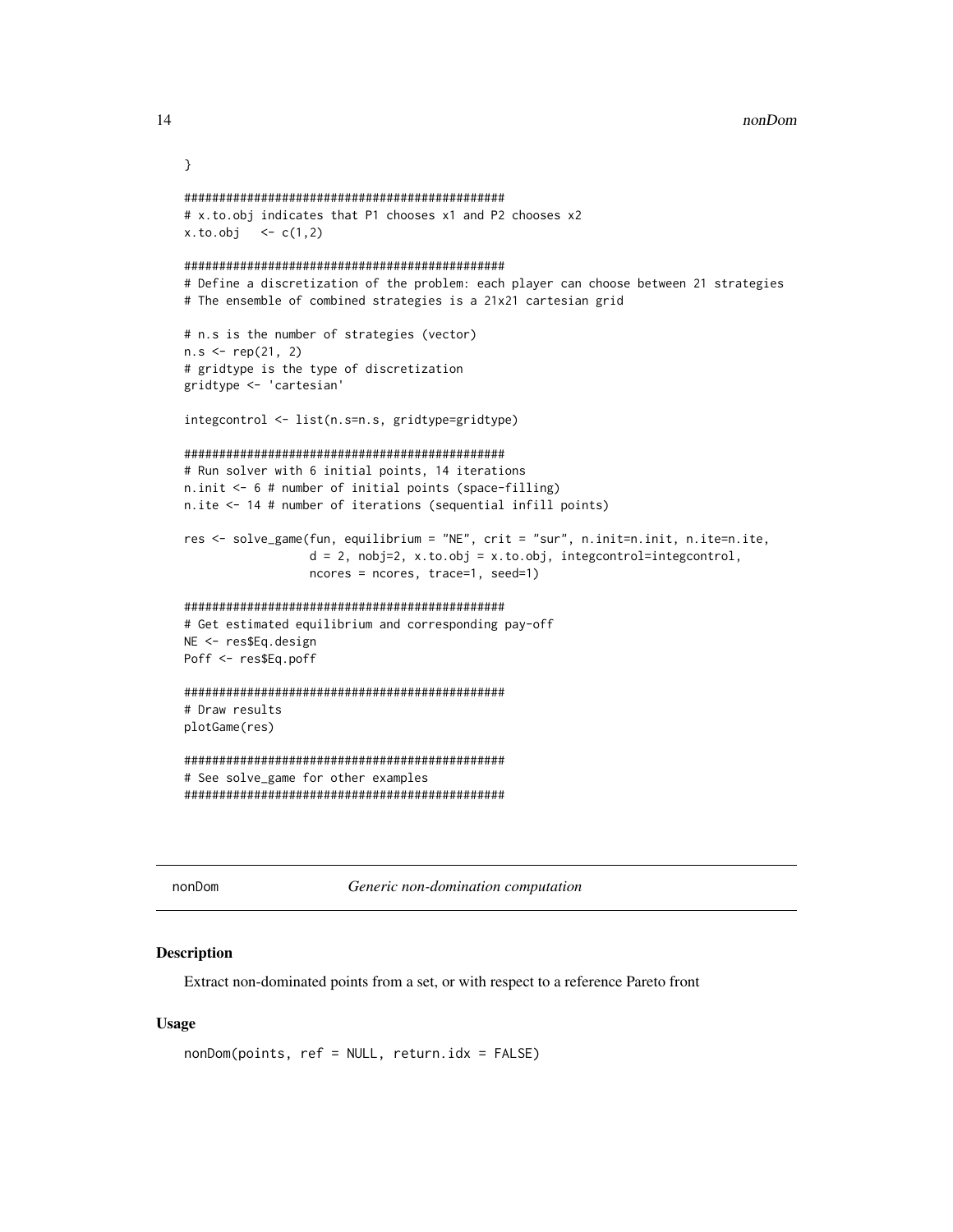#### <span id="page-14-0"></span>plotGame 15

#### Arguments

| points     | matrix (one point per row) from which to extract non-dominated points, or, if a<br>reference ref is provided, non-dominated points with respect to ref |
|------------|--------------------------------------------------------------------------------------------------------------------------------------------------------|
| ref        | matrix (one point per row) of reference (faster if they are already Pareto optimal)                                                                    |
| return.idx | if TRUE, return indices instead of points                                                                                                              |

#### Details

Use Kung non-domination sorting

#### Value

Non-dominated points from points, unless a ref is provided, in which case return points from points non-dominated by ref. If return.idx is TRUE, only returns indices

#### References

Kung, H. T., Luccio, F., & Preparata, F. P. (1975). On finding the maxima of a set of vectors. Journal of the ACM (JACM), 22(4), 469-476.

# Examples

```
d \leq -6n < - 1000n2 <- 1000
test \leq matrix(runif(d * n), n)
ref \leq matrix(runif(d * n), n)
indPF <- nonDom(ref, return.idx = TRUE)
all(nonDom(ref) == ref[indPF,])
system.time(res <- nonDom(test, ref[indPF,,drop = FALSE], return.idx = TRUE))
```
<span id="page-14-1"></span>plotGame *Plot equilibrium search result (2-objectives only)*

#### Description

Plot equilibrium search result (2-objectives only)

```
plotGame(
  res,
  equilibrium = "NE",
  add = FALSE,UQ_eq = TRUE,
```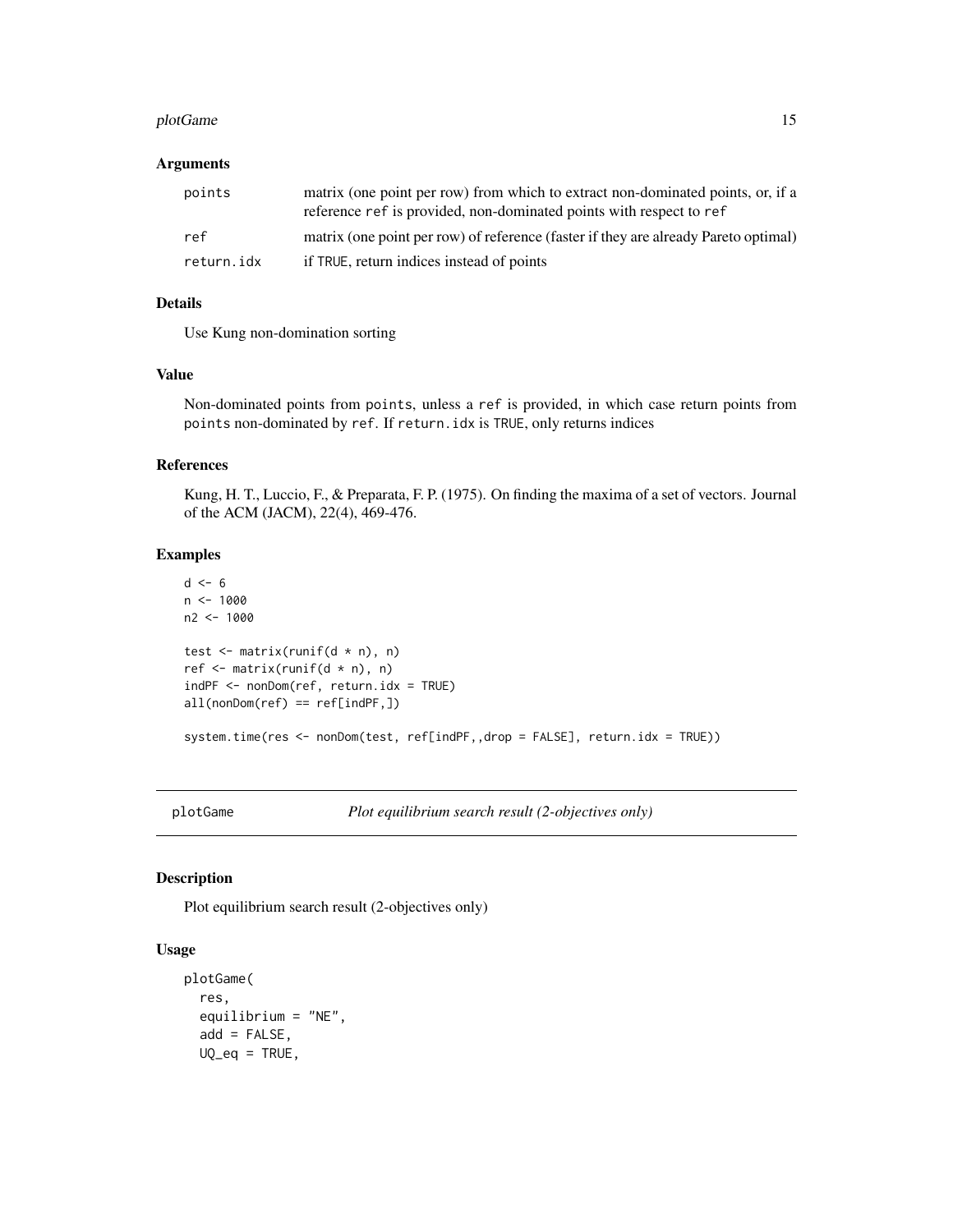```
simus = NULL,
  integcontrol = NULL,
  simucontrol = NULL,
  Nadir = NULL,
  Shadow = NULL,
  ncores = 1,
  calibcontrol = NULL
\mathcal{L}
```
# Arguments

| res           | list returned by solve_game                                                                                                                                                              |
|---------------|------------------------------------------------------------------------------------------------------------------------------------------------------------------------------------------|
| equilibrium   | either "NE" for Nash, "KSE" for Kalai-Smoridinsky and "NKSE" for Nash-Kalai-<br>Smoridinsky                                                                                              |
| add           | logical; if TRUE adds the first graphical output to an already existing plot; if<br>FALSE, (default) starts a new plot                                                                   |
| UQ_eq         | logical; should simulations of the equilibrium be displayed?                                                                                                                             |
| simus         | optional matrix of conditional simulation if UQ_Eq is TRUE                                                                                                                               |
| integcontrol  | list with n.s element (maybe n.s should be returned by solve_game).<br><b>See</b><br>solve_game.                                                                                         |
| simucontrol   | optional list for handling conditional simulations. See solve_game.                                                                                                                      |
| Nadir, Shadow | optional vectors of size nobj. Replaces the nadir point for KSE. If only a subset<br>of values needs to be defined, the other coordinates can be set to Inf (resp.<br>$-Inf$ ).          |
| ncores        | number of CPU available $(> 1$ makes mean parallel TRUE)                                                                                                                                 |
| calibcontrol  | an optional list for calibration problems, containing target a vector of target<br>values for the objectives and log a Boolean stating if a log transformation should<br>be used or not. |

# Value

No value returned, called for visualization.

```
library(GPareto)
library(parallel)
# Turn off on Windows
parallel <- FALSE # TRUE
ncores <- 1
if(parallel) ncores <- detectCores()
cov.reestim <- TRUE
n.sim <- 20
n.ynew <- 20
IS < - TRUE
```
<span id="page-15-0"></span>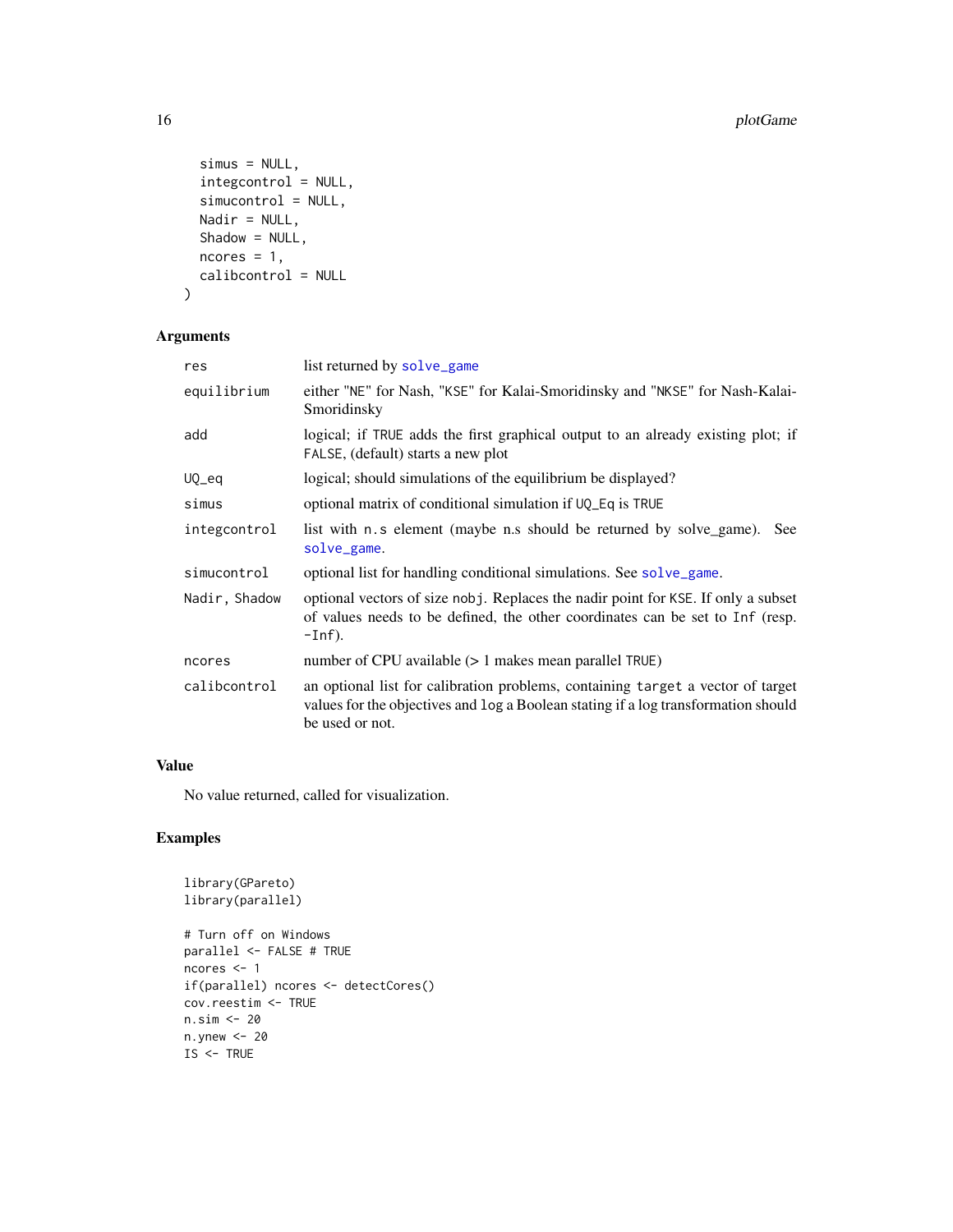### <span id="page-16-0"></span>plotGameGrid 17

```
set.seed(1)
pb <- "P1" # 'P1' 'PDE' 'Diff'
fun <- P1
equilibrium = "NE"
d \le -2nobj <-2n.init <- 20
n.ite <- 4
model.trend <- ~1
n.s <- rep(31, 2) #31
x. to. obj < -c(1, 2)gridtype <- 'cartesian'
nsimPoints <- 800
ncandPoints <- 200
sur_window_filter <- NULL
sur_pnash_filter <- NULL
Pnash_only_filter <- NULL
res <- solve_game(fun, equilibrium = equilibrium, crit = "sur", model = NULL, n.init=n.init,
 n.ite = n.ite, nobj=nobj, x.to.obj = x.to.obj, integcontrol=list(n.s=n.s, gridtype=gridtype),
  simucontrol=list(n.ynew=n.ynew, n.sim=n.sim, IS=IS), ncores = ncores, d = d,
 filtercontrol=list(filter=sur_window_filter, nsimPoints=nsimPoints, ncandPoints=ncandPoints),
  kmcontrol=list(model.trend=model.trend), trace=3,
  seed=1)
plotGame(res, equilibrium = equilibrium)
dom <- matrix(c(0,0,1,1),2)
plotGameGrid("P1", graphs = "objective", domain = dom, n.grid = 51, equilibrium = equilibrium)
plotGame(res, equilibrium = equilibrium, add = TRUE)
```
plotGameGrid *Visualisation of equilibrium solution in input/output space*

#### Description

Plot equilibrium for 2 objectives test problems with evaluations on a grid. The number of variables is not limited.

```
plotGameGrid(
  fun = NULL,domain = NULL,n.grid,
 graphs = c("both", "design", "objective"),
```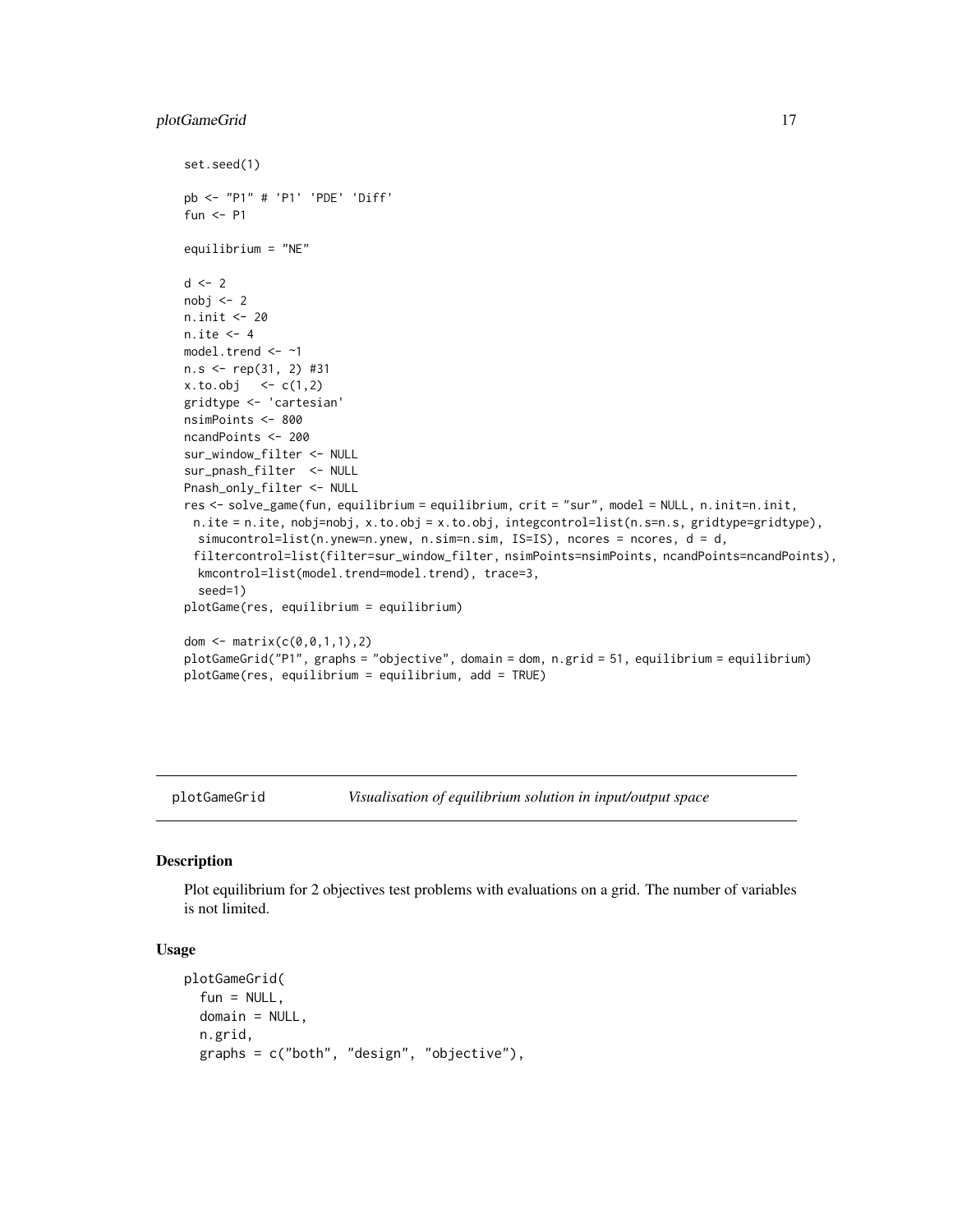```
x.to.obj = NULL,integcontrol = NULL,
 equilibrium = c("NE", "KSE", "CKSE", "NKSE"),
 fun.grid = NULL,
 Nadir = NULL,
 Shadow = NULL,
 calibcontrol = NULL,
  ...
)
```
# Arguments

| fun                    | name of the function considered                                                                                                                                                                                                                                           |
|------------------------|---------------------------------------------------------------------------------------------------------------------------------------------------------------------------------------------------------------------------------------------------------------------------|
| domain                 | optional matrix for the bounds of the domain (for now $[0,1]$ <sup><math>\wedge</math></sup> d only), (two<br>columns matrix with min and max)                                                                                                                            |
| n.grid                 | number of divisions of the grid in each dimension (must correspond to n.s for<br>Nash equilibriums)                                                                                                                                                                       |
| graphs                 | either "design", "objective" or "both" (default) for which graph to display                                                                                                                                                                                               |
| x.to.obj, integcontrol | see solve_game (for Nash equilibrium only)                                                                                                                                                                                                                                |
|                        |                                                                                                                                                                                                                                                                           |
| equilibrium            | either "NE" for Nash, "KSE" for Kalai-Smoridinsky and "NKSE" for Nash-Kalai-<br>Smoridinsky                                                                                                                                                                               |
| fun.grid               | optional matrix containing the values of fun at integ.pts. Computed if not<br>provided.                                                                                                                                                                                   |
| Nadir, Shadow          | optional vectors of size nobj. Replaces the nadir point for KSE. If only a subset<br>of values needs to be defined, the other coordinates can be set to Inf (resp. -Inf.                                                                                                  |
| calibcontrol           | an optional list for calibration problems, containing target a vector of target<br>values for the objectives, log a Boolean stating if a log transformation should<br>be used or not and offset a (small) scalar so that each objective is $log(offset +$<br>$(y-T^2)$ ). |
| .                      | further arguments to fun                                                                                                                                                                                                                                                  |

# Value

list returned by invisible() with elements:

- trueEqdesign design corresponding to equilibrium value trueEq
- trueEqPoff corresponding values of the objective
- trueParetoFront Pareto front
- response.grid
- integ.pts,expanded.indices

<span id="page-17-0"></span>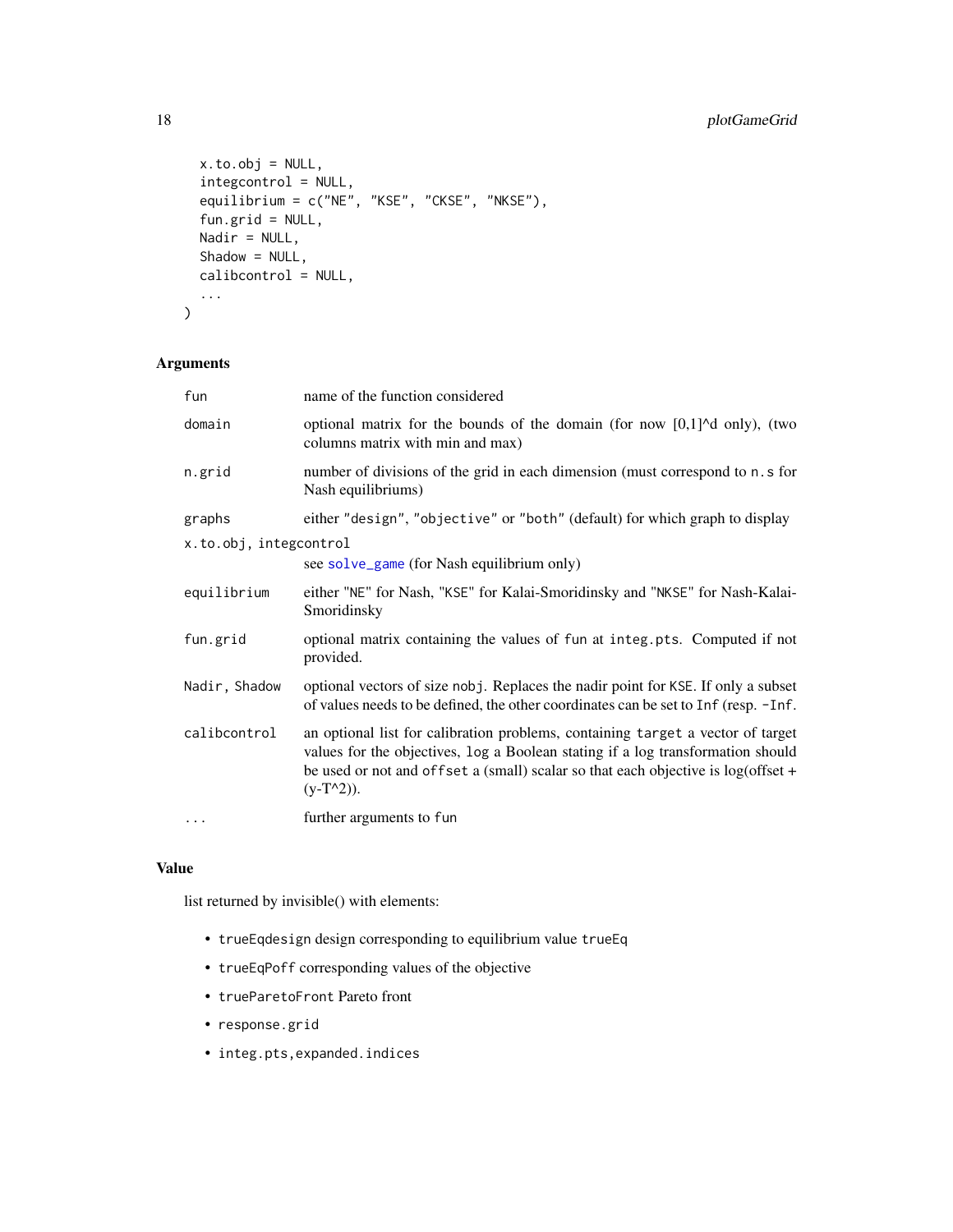#### <span id="page-18-0"></span>restart\_sg 19

#### Examples

```
library(GPareto)
## 2 variables
dom <- matrix(c(0, 0, 1, 1), 2)plotGameGrid("P1", domain = dom, n.grid = 51, equilibrium = "NE")
plotGameGrid("P1", domain = dom, n.grid = rep(31,2), equilibrium = "NE") ## As in the tests
plotGameGrid("P1", domain = dom, n.grid = 51, equilibrium = "KSE")
plotGameGrid("P1", domain = dom, n.grid = rep(31,2), equilibrium = "NKSE")
plotGameGrid("P1", graphs = "design", domain = dom, n.grid = rep(31,2), equilibrium = "NKSE")
## 4 variables
dom \leq matrix(rep(c(0,1), each = 4), 4)
plotGameGrid("ZDT3", domain = dom, n.grid = 25, equilibrium = "NE", x.to.obj = c(1,1,2,2))
```
restart\_sg *Restart existing run*

#### Description

Wrapper around [solve\\_game](#page-20-1) to add iterations to an existing run

```
restart_sg(
  results,
  fun,
  ...,
  equilibrium = "NE",
 crit = "sur",n.ite,
 x.to.obj = NULL,noise.var = NULL,
 Nadir = NULL,Shadow = NULL,integcontrol = NULL,
  simucontrol = NULL,
  filtercontrol = NULL,
 kmcontrol = NULL,
  returncontrol = NULL,
 ncores = 1,
 trace = 1,
  seed = NULL
)
```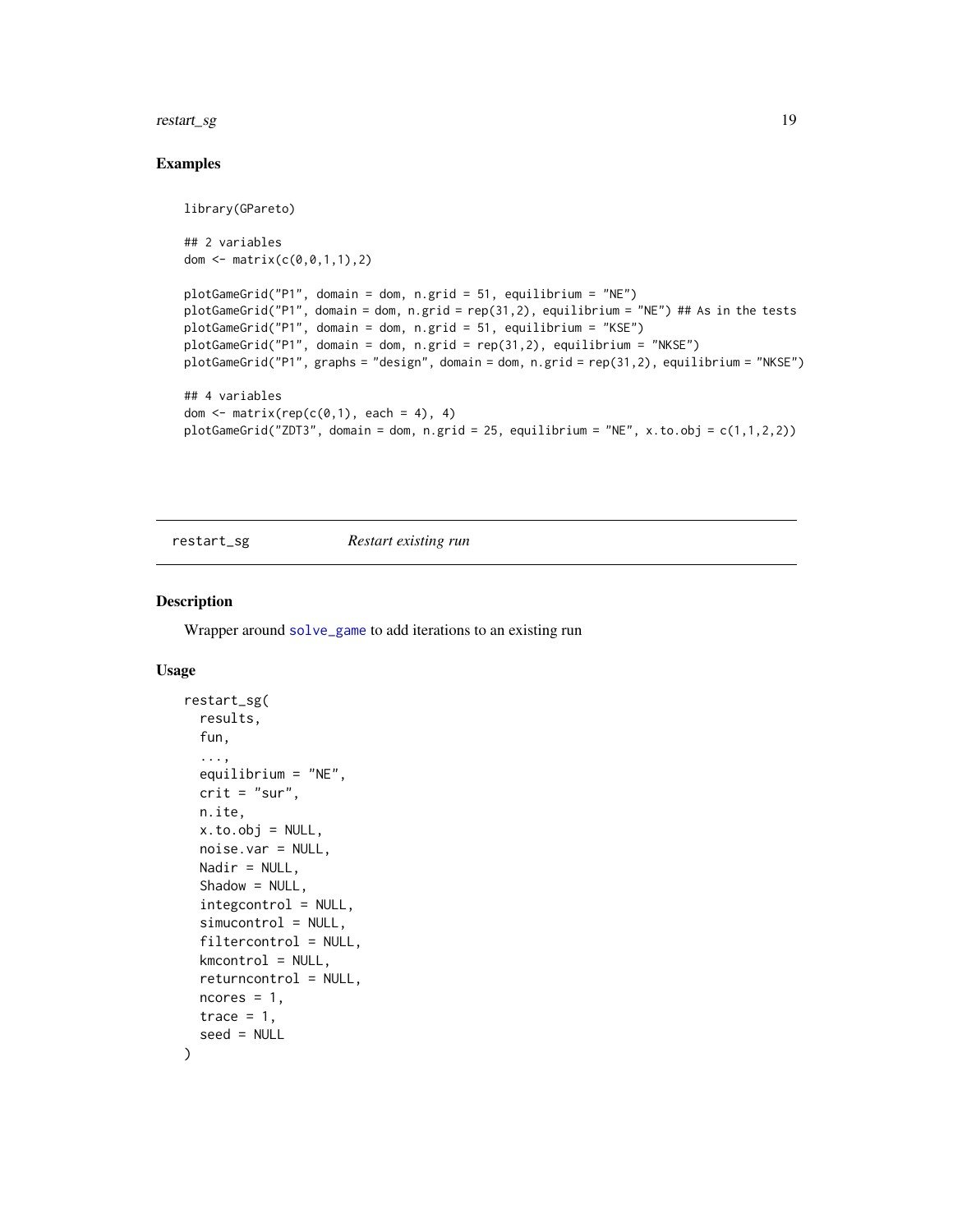# <span id="page-19-0"></span>Arguments

| results       | output of solve_game that is to be continued                                                                                                                                                                                                                                                                                              |
|---------------|-------------------------------------------------------------------------------------------------------------------------------------------------------------------------------------------------------------------------------------------------------------------------------------------------------------------------------------------|
| fun           | fonction with vectorial output                                                                                                                                                                                                                                                                                                            |
|               | additional parameter to be passed to fun                                                                                                                                                                                                                                                                                                  |
| equilibrium   | either 'NE', 'KSE', 'CKSE' or 'NKSE' for Nash / Kalai-Smorodinsky / Copula-<br>Kalai-Smorodinsky / Nash-Kalai-Smorodinsky equilibria                                                                                                                                                                                                      |
| crit          | 'sur' (default) is available for all equilibria, 'psim' and 'pex' are available for<br>Nash                                                                                                                                                                                                                                               |
| n.ite         | number of additional iterations of sequential optimization                                                                                                                                                                                                                                                                                |
| x.to.obj      | for NE and NKSE, which variables for which objective                                                                                                                                                                                                                                                                                      |
| noise.var     | noise variance. Either a scalar (same noise for all objectives), a vector (constant<br>noise, different for each objective), a function (type closure) with vectorial out-<br>put (variable noise, different for each objective) or "given_by_fn", see Details.<br>If not provided, noise var is taken as the average of model@noise var. |
| Nadir, Shadow | optional vectors of size nobj. Replaces the nadir or shadow point for KSE. If<br>only a subset of values needs to be defined, the other coordinates can be set to<br>Inf (resp. -Inf for the shadow).                                                                                                                                     |
| integcontrol  | optional list for handling integration points. See Details.                                                                                                                                                                                                                                                                               |
|               | simucontrol, filtercontrol, kmcontrol, returncontrol<br>see solve_game                                                                                                                                                                                                                                                                    |
| ncores        | number of CPU available $(> 1$ makes mean parallel TRUE)                                                                                                                                                                                                                                                                                  |
| trace         | controls the level of printing: $0$ (no printing), 1 (minimal printing), 3 (detailed<br>printing)                                                                                                                                                                                                                                         |
| seed          | to fix the random variable generator                                                                                                                                                                                                                                                                                                      |

# Details

Unless given new values, restart\_sg reuses values stored in results (e.g., integcontrol).

# Value

See [solve\\_game](#page-20-1).

# Note

For beta testing, this function could evolve.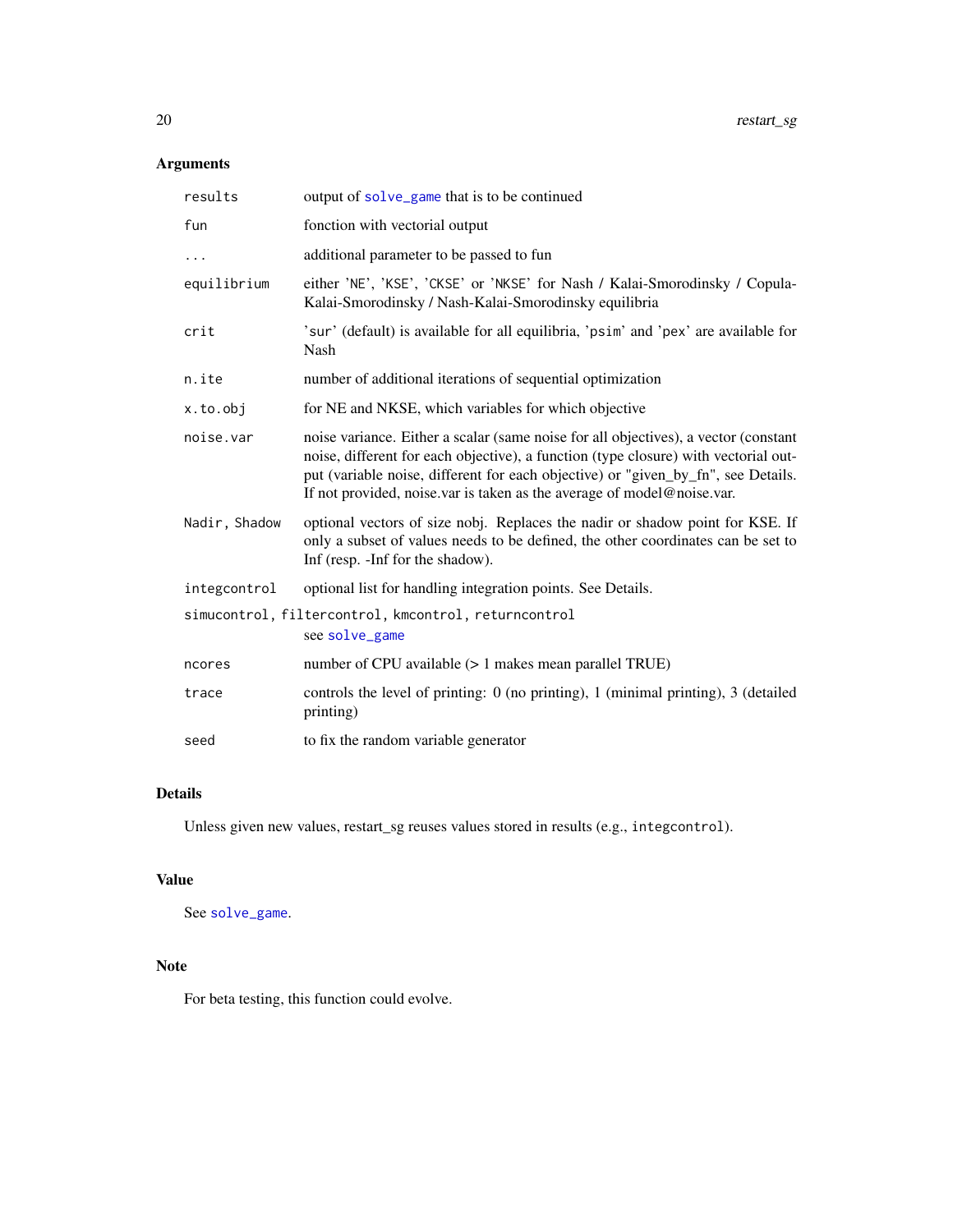<span id="page-20-1"></span><span id="page-20-0"></span>solve\_game *Main solver*

# Description

Main function to solve games.

# Usage

```
solve_game(
  fun,
  ...,
  equilibrium = "NE",
 crit = "sur",model = NULL,n.init = NULL,
 n.ite,
 d,
 nobj,
 x.to.obj = NULL,noise.var = NULL,
 Nadir = NULL,
  Shadow = NULL,
  integcontrol = NULL,
  simucontrol = NULL,
  filtercontrol = NULL,
 kmcontrol = NULL,
  returncontrol = NULL,
 ncores = 1,
  trace = 1,
  seed = NULL,
  calibcontrol = NULL,
  freq.exploit = 1000
)
```
# Arguments

| fun         | fonction with vectorial output                                                                                                       |
|-------------|--------------------------------------------------------------------------------------------------------------------------------------|
| $\cdots$    | additional parameter to be passed to fun                                                                                             |
| equilibrium | either 'NE', 'KSE', 'CKSE' or 'NKSE' for Nash / Kalai-Smorodinsky / Copula-<br>Kalai-Smorodinsky / Nash-Kalai-Smorodinsky equilibria |
| crit        | 'sur' (default) is available for all equilibria, 'psim' and 'pex' are available for<br>Nash                                          |
| model       | list of km models                                                                                                                    |
| n.init      | number of points of the initial design of experiments if no model is given                                                           |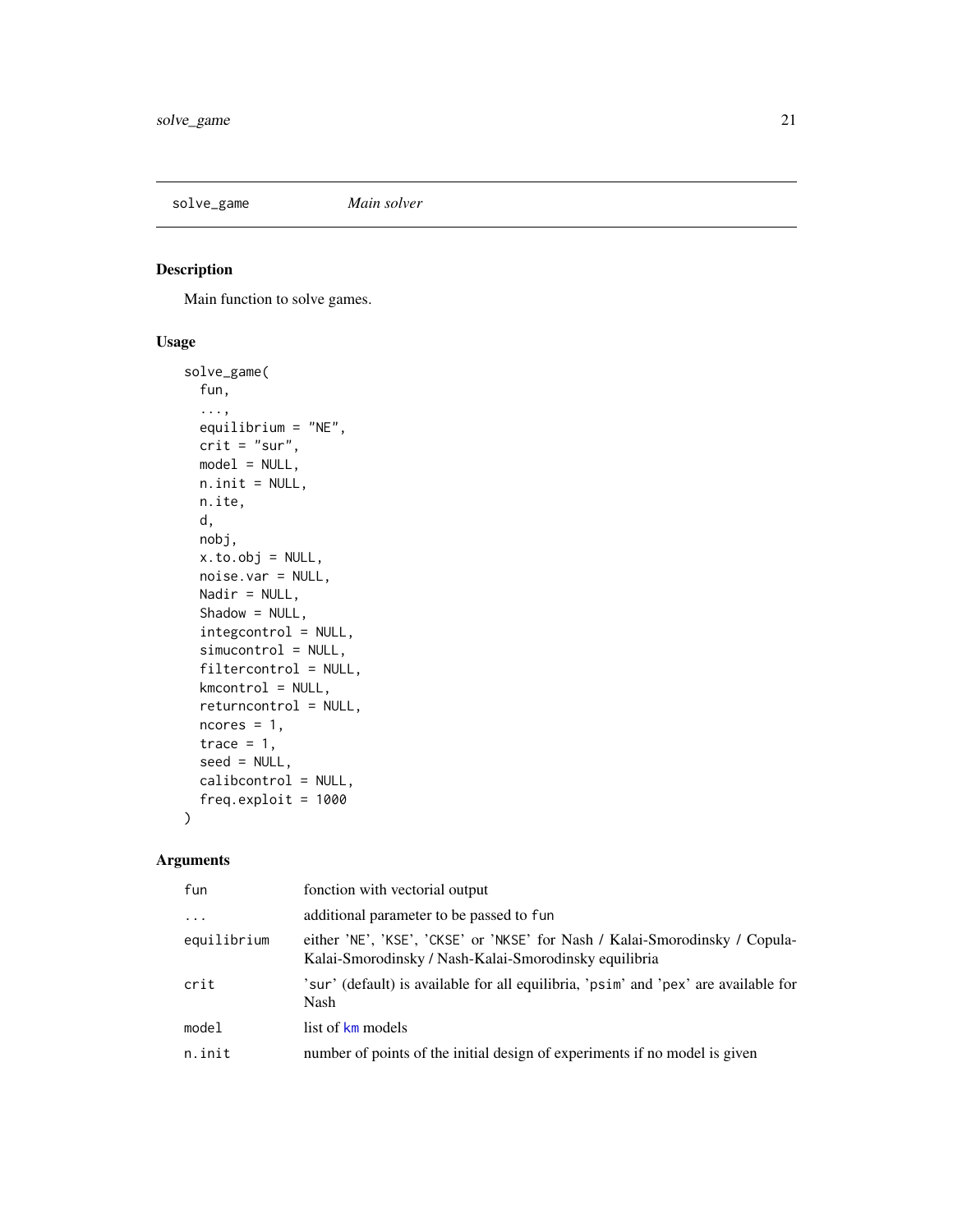| n.ite         | number of iterations of sequential optimization                                                                                                                                                                                                                                                                                             |
|---------------|---------------------------------------------------------------------------------------------------------------------------------------------------------------------------------------------------------------------------------------------------------------------------------------------------------------------------------------------|
| d             | variable dimension                                                                                                                                                                                                                                                                                                                          |
| nobj          | number of objectives (players)                                                                                                                                                                                                                                                                                                              |
| x.to.obj      | for NE and NKSE, which variables for which objective                                                                                                                                                                                                                                                                                        |
| noise.var     | noise variance. Either a scalar (same noise for all objectives), a vector (constant<br>noise, different for each objective), a function (type closure) with vectorial out-<br>put (variable noise, different for each objective) or "given_by_fn", see Details.<br>If not provided, noise. var is taken as the average of model@noise. var. |
| Nadir, Shadow | optional vectors of size nobj. Replaces the nadir or shadow point for KSE. If<br>only a subset of values needs to be defined, the other coordinates can be set to<br>Inf (resp. - Inf for the shadow).                                                                                                                                      |
| integcontrol  | optional list for handling integration points. See Details.                                                                                                                                                                                                                                                                                 |
| simucontrol   | optional list for handling conditional simulations. See Details.                                                                                                                                                                                                                                                                            |
| filtercontrol | optional list for handling filters. See Details.                                                                                                                                                                                                                                                                                            |
| kmcontrol     | optional list for handling km models. See Details.                                                                                                                                                                                                                                                                                          |
| returncontrol | optional list for choosing return options. See Details.                                                                                                                                                                                                                                                                                     |
| ncores        | number of CPU available $(> 1$ makes mean parallel TRUE)                                                                                                                                                                                                                                                                                    |
| trace         | controls the level of printing: $\theta$ (no printing), 1 (minimal printing), 3 (detailed<br>printing)                                                                                                                                                                                                                                      |
| seed          | to fix the random variable generator                                                                                                                                                                                                                                                                                                        |
| calibcontrol  | an optional list for calibration problems, containing target a vector of target<br>values for the objectives, log a Boolean stating if a log transformation should<br>be used or not, and offset a (small) scalar so that each objective is log(offset +<br>$(y-T^2)$ ).                                                                    |
| freq.exploit  | an optional integer to force exploitation (i.e. evaluation of the predicted equilib-<br>rium) every freq. exploit iterations                                                                                                                                                                                                                |

## Details

If noise.var="given\_by\_fn", fn returns a list of two vectors, the first being the objective functions and the second the corresponding noise variances.

integcontrol controls the way the design space is discretized. One can directly provide a set of points integ.pts with corresponding indices expanded.indices (for NE). Otherwise, the points are generated according to the number of strategies n.s. If n.s is a scalar, it corresponds to the total number of strategies (to be divided equally among players), otherwise it corresponds to the nb of strategies per player. In addition, one may choose the type of discretization with gridtype. Options are 'lhs' or 'cartesian'. Finally, lb and ub are vectors specifying the bounds for the design variables. By default the design space is  $[0,1]$ <sup> $\land$ </sup>d. A renew slot is available, if TRUE, then integ.pts are changed at each iteration. Available only for KSE and CKSE. For CKSE, setting the slot kweights=TRUE allows to increase the number of integration points, with nsamp (default to 1e4) virtual simulation points.

simucontrol controls options on conditional GP simulations. Options are IS: if TRUE, importance sampling is used for ynew; n. ynew number of samples of  $Y(x_{n+1})$  and n. sim number of sample path generated.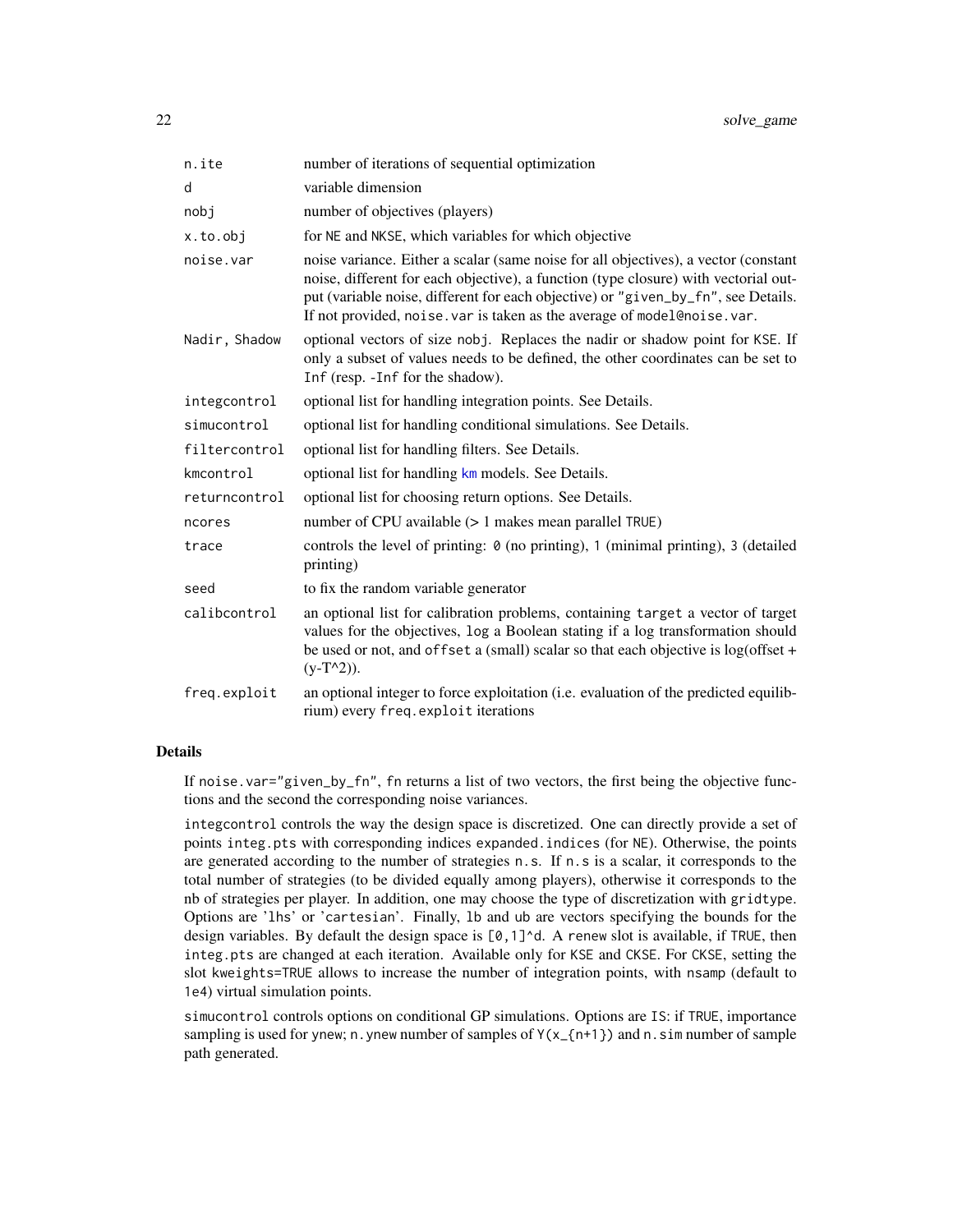<span id="page-22-0"></span>filtercontrol controls filtering options. filter sets how to select a subset of simulation and candidate points, either either a single value or a vector of two to use different filters for simulation and candidate points. Possible values are 'window', 'Pnash' (for NE), 'PND' (probability of non domination), 'none'. nsimPoints and ncandPoints set the maximum number of simulation/candidate points wanted (use with filter 'Pnash' for now). Default values are 800 and 200, resp. randomFilter (TRUE by default except for filter window) sets whereas the filter acts randomly or deterministically. For more than 3 objectives, PND is estimated by sampling; the number of samples is controled by nsamp (default to  $max(20, 5 * nobi)$ ).

[km](#page-0-0)control Options for handling nobj km models. cov. reestim (Boolean, TRUE by default) specifies if the kriging hyperparameters should be re-estimated at each iteration,

returncontrol sets options for the last iterations and what is returned by the algorithm. track.Eq allows to estimate the equilibrium at each iteration; options are 'none' to do nothing, "mean" (default) to compute the equilibrium of the prediction mean (all candidates), "empirical" (for KSE) and "pex"/"psim" (NE only) for using Pnash estimate (along with mean estimate, on integ.pts only, NOT reestimated if filter.simu or crit is Pnash). The boolean force.exploit.last (default to TRUE) allows to evaluate the equilibrium on the predictive mean - if not already evaluated - instead of using crit (i.e., sur) for KSE and CKSE.

#### Value

A list with components:

- model: a list of objects of class [km](#page-0-0) corresponding to the last kriging models fitted.
- Jplus: recorded values of the acquisition function maximizer
- integ.pts and expanded.indices: the discrete space used,
- predEq: a list containing the recorded values of the estimated best solution,
- Eq.design,Eq.poff: estimated equilibrium and corresponding pay-off

Note: with CKSE, kweights are not used when the mean on integ.pts is used. Also, CKSE does not support non-constant mean at this stage.

#### References

V. Picheny, M. Binois, A. Habbal (2016+), A Bayesian optimization approach to find Nash equilibria, *https://arxiv.org/abs/1611.02440*.

```
################################################################
# Example 1: Nash equilibrium, 2 variables, 2 players, no filter
################################################################
# Define objective function (R^2 -> R^2)
fun1 \leftarrow function (x){
 if (is.null(dim(x)))  x <- matrix(x, nrow = 1)
 b1 \le -15 \times x[, 1] - 5b2 \le -15 \times x[, 2]
```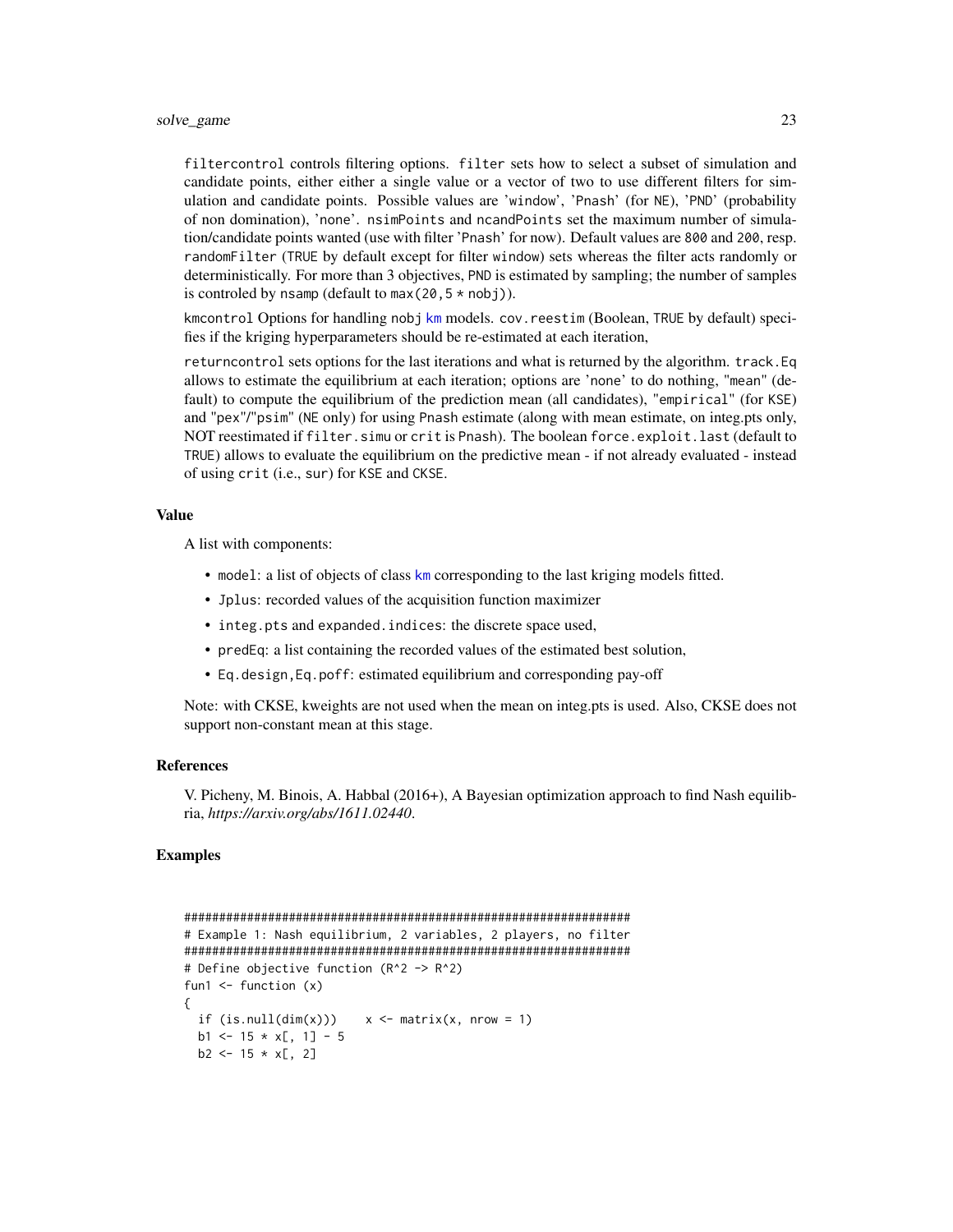```
return(cbind((b2 - 5.1*(b1/(2*pi))^2 + 5/pi*b1 - 6)^2 + 10*((1 - 1/(8*pi)) * cos(b1) + 1),
           -sqrt((10.5 - b1)*(b1 + 5.5)*(b2 + 0.5)) - 1/30*(b2 - 5.1*(b1/(2*pi))^2 - 6)^2-1/3 * ((1 - 1/(8 * pi)) * cos(b1) + 1)))}
# To use parallel computation (turn off on Windows)
library(parallel)
parallel <- FALSE #TRUE #
if(parallel) ncores <- detectCores() else ncores <- 1
# Simple configuration: no filter, discretization is a 21x21 grid
# Grid definition
n.s < - rep(21, 2)x. to. obj < -c(1,2)gridtype <- 'cartesian'
# Run solver with 6 initial points, 4 iterations
# Increase n.ite to at least 10 for better results
res <- solve_game(fun1, equilibrium = "NE", crit = "sur", n.init=6, n.ite=4,
                  d = 2, nobj=2, x.to.obj = x.to.obj,
                  integcontrol=list(n.s=n.s, gridtype=gridtype),
                  ncores = ncores, trace=1, seed=1)
# Get estimated equilibrium and corresponding pay-off
NE <- res$Eq.design
Poff <- res$Eq.poff
# Draw results
plotGame(res)
################################################################
# Example 2: same example, KS equilibrium with given Nadir
################################################################
# Run solver with 6 initial points, 4 iterations
# Increase n.ite to at least 10 for better results
res <- solve_game(fun1, equilibrium = "KSE", crit = "sur", n.init=6, n.ite=4,
                  d = 2, nobj=2, x.to.obj = x.to.obj,
                  integcontrol=list(n.s=400, gridtype="lhs"),
                  ncores = ncores, trace=1, seed=1, Nadir=c(Inf, -20))
# Get estimated equilibrium and corresponding pay-off
NE <- res$Eq.design
Poff <- res$Eq.poff
# Draw results
plotGame(res, equilibrium = "KSE", Nadir=c(Inf, -20))
################################################################
# Example 3: Nash equilibrium, 4 variables, 2 players, filtering
################################################################
fun2 <- function(x, nobj = 2){
  if (is.null(dim(x))) x \leftarrow matrix(x, 1)
```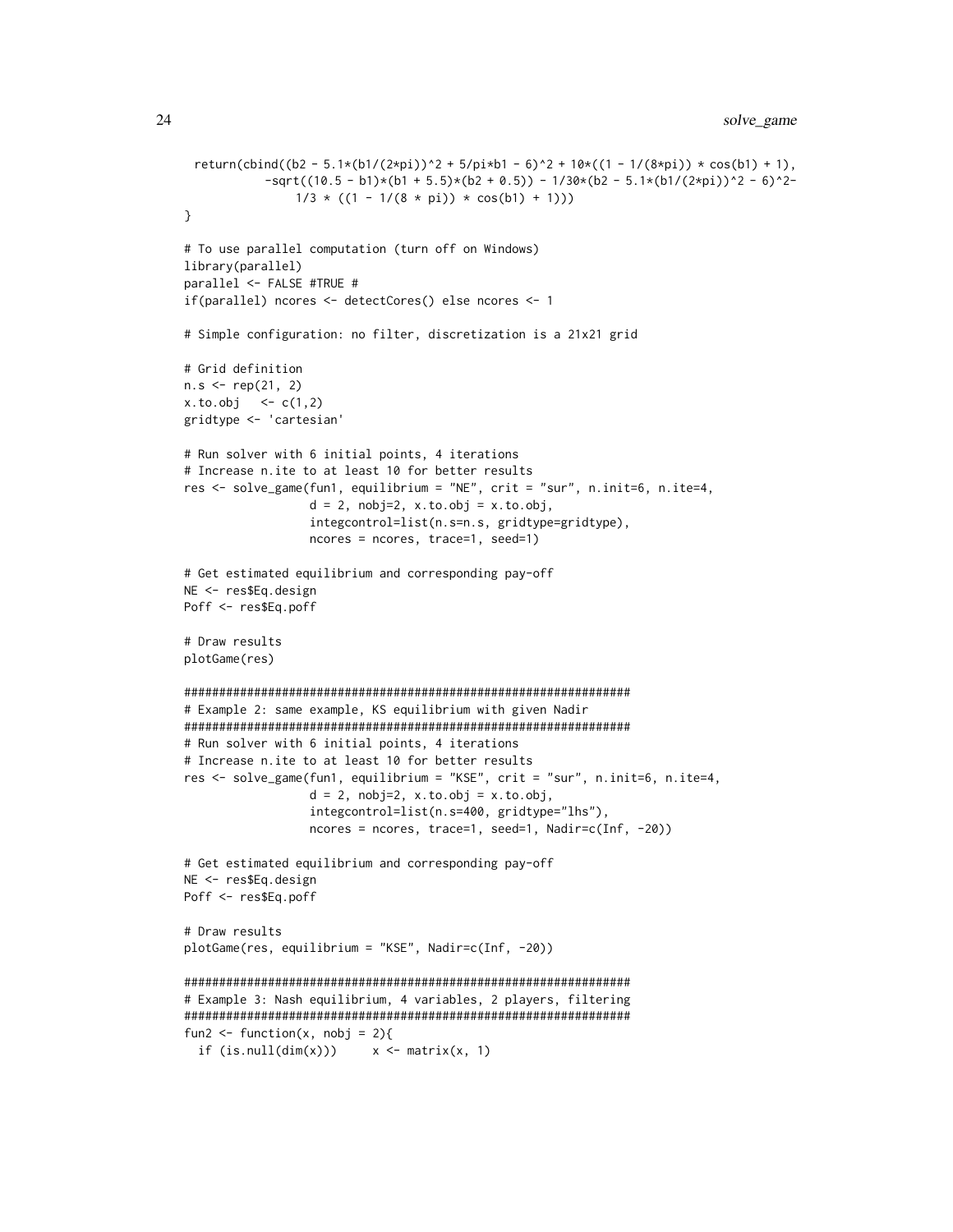```
y \le - matrix(x[, 1:(nobj - 1)], nrow(x))
  z \le matrix(x[, nobj:ncol(x)], nrow(x))
  g <- rowSums((z - 0.5)^2)
  tmp \leftarrow t(apply(cos(y * pi/2), 1, cumprod))tmp \leftarrow child(t(\text{apply}(\text{tmp}, 1, rev)), 1)tmp2 < - child(1, t(apoly(sin(y * pi/2), 1, rev)))return(tmp * tmp2 * (1 + g))
}
# Grid definition: player 1 plays x1 and x2, player 2 x3 and x4
# The grid is a lattice made of two LHS designs of different sizes
n.s < -c(44, 43)x. to. obj <- c(1,1,2,2)gridtype <- 'lhs'
# Set filtercontrol: window filter applied for integration and candidate points
# 500 simulation and 200 candidate points are retained.
filtercontrol <- list(nsimPoints=500, ncandPoints=200,
                   filter=c("window", "window"))
# Set km control: lower bound is specified for the covariance range
# Covariance type and model trend are specified
kmcontrol <- list(lb=rep(.2,4), model.trend=~1, covtype="matern3_2")
# Run solver with 20 initial points, 4 iterations
# Increase n.ite to at least 20 for better results
res <- solve_game(fun2, equilibrium = "NE", crit = "psim", n.init=20, n.ite=2,
                  d = 4, nobj=2, x.to.obj = x.to.obj,
                  integcontrol=list(n.s=n.s, gridtype=gridtype),
                  filtercontrol=filtercontrol,
                  kmcontrol=kmcontrol,
                  ncores = 1, trace=1, seed=1)
# Get estimated equilibrium and corresponding pay-off
NE <- res$Eq.design
Poff <- res$Eq.poff
# Draw results
plotGame(res)
################################################################
# Example 4: same example, KS equilibrium
################################################################
# Grid definition: simple lhs
integcontrol=list(n.s=1e4, gridtype='lhs')
# Run solver with 20 initial points, 4 iterations
# Increase n.ite to at least 20 for better results
res <- solve_game(fun2, equilibrium = "KSE", crit = "sur", n.init=20, n.ite=2,
                  d = 4, nobj=2,
                  integcontrol=integcontrol,
                  filtercontrol=filtercontrol,
```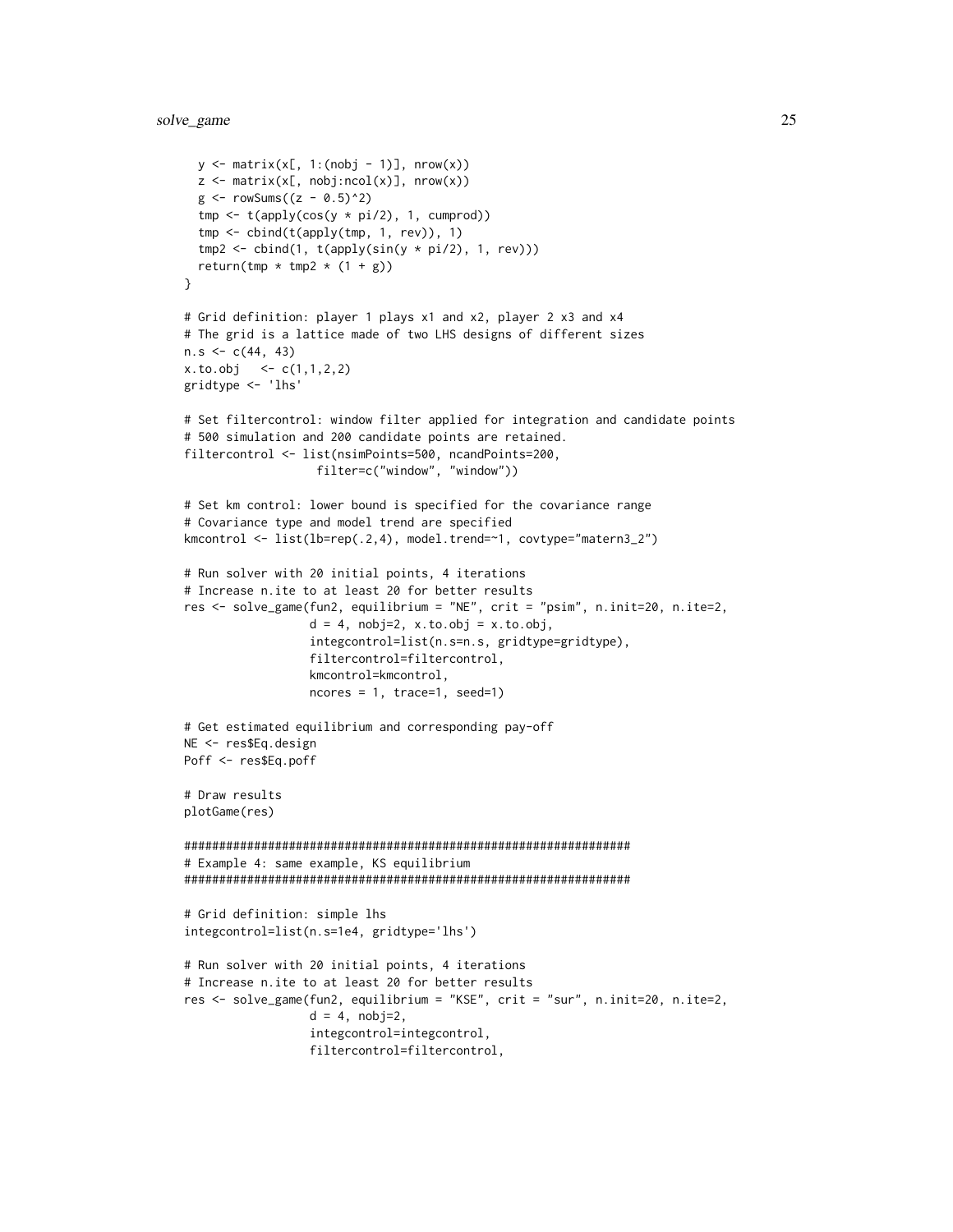# 26 solve\_game

```
kmcontrol=kmcontrol,
ncores = 1, trace=1, seed=1)
```

```
# Get estimated equilibrium and corresponding pay-off
NE <- res$Eq.design
Poff <- res$Eq.poff
```

```
# Draw results
plotGame(res, equilibrium = "KSE")
```